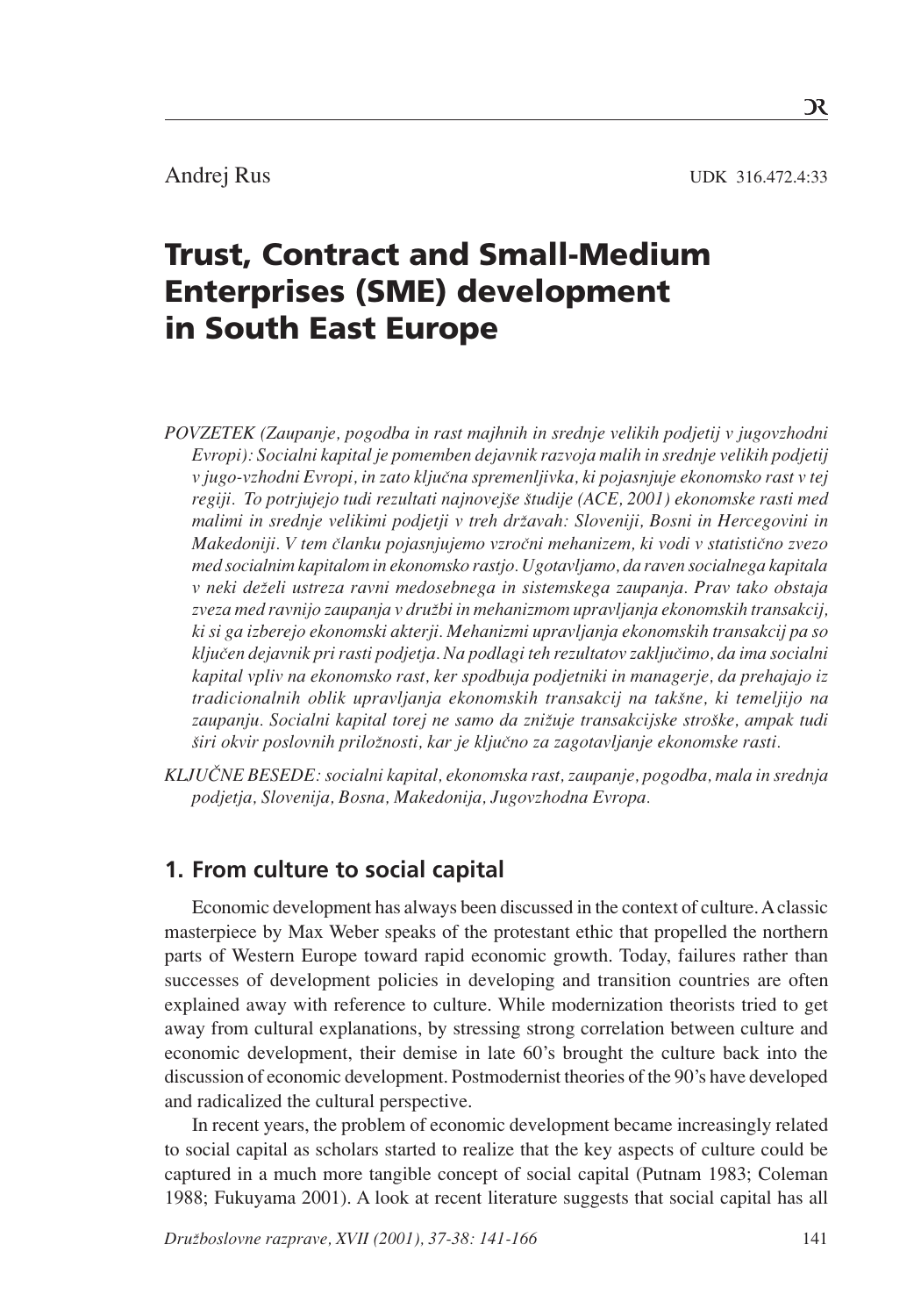but substituted culture as the key social factor of economic growth. Unlike culture that refers to symbols and values, social capital brings resources and their deployment into the equation of development and growth. Social capital consists of social ties that open the access not only to other peoples' minds but also to their vaults and bank accounts. The resources that can travel through social ties are familiar also to economic analysis: information, opportunities, referrals, advice, and old-fashioned cash. By conceiving social ties as conduits for the transfer of resources, social capital made it possible to integrate the key elements of social structure into the analysis of economic and social development (Wollcock 1998, Dasgupta and Serageldin 2000).

Social capital has three different types of effects. It has a direct effect as it brings additional resources into production function. It has indirect effect as an intervening variable because it steers, modifies and mediates the flow of resources through social structure. And it has multiplicative effect because it affects utilization of resources and thus either enhances or dilutes the effects of those resources (Burt 1992).

In the World Bank research, social capital is assumed to be the key social factor of economic growth in developing countries in general and in transition economies in particular. Where markets are underdeveloped they are inefficient and thus social capital can have much stronger role than in developed economies. Social capital creates social infrastructure for economic transactions. Because it generates trust, facilitates cooperation, and rises readiness to assume entrepreneurial risks in a society, it carries a large potential for the acceleration of economic growth (Zak and Knack 2001). Some well-known cases of the impact of social capital on economic development include East-Asian economies (World Bank 1993, Stiglitz 1996), northern Italy (Putnam 1983, Sabel 1989, Lazerson 1993, Bagnasco and Sabel 1995), and France (Lawrence 1988). Social capital is particularly critical in transition economies because their economic growth depends heavily on the rapid SME development. Dependence on SME growth in transition economies is a result of the culmination of two factors. On the one hand, the restructuring of large, formerly state owned companies resulted in necessary contraction in employment and output. On the other hand, regime change brought sudden liberalization that encouraged economic initiative, which has previously been hindered. With large companies contracting, the endogenous growth in transition economies could come primarily from SME sector.

Social capital plays an important role in growth of SME sector because small firms are more vulnerable to opportunism than larger ones. Small size always leads to the lack of diversification and consequently to a higher business risk. By generating trust, promoting cooperation and reducing both risk and transaction costs in the economy and society, social capital benefits SMEs, because it increases their willingness to enter into new business transactions and start new ventures. Cooperation is a key process because it has a potential of transforming small companies into big players on the world market. If a small firm enters a cooperative network of small producers, it gains the benefits of economy of scale while retaining the flexibility of a small company. Such cooperation is a key vehicle for SME development. Dependence of transition economies on SME growth is thus closely linked with the issue of social capital.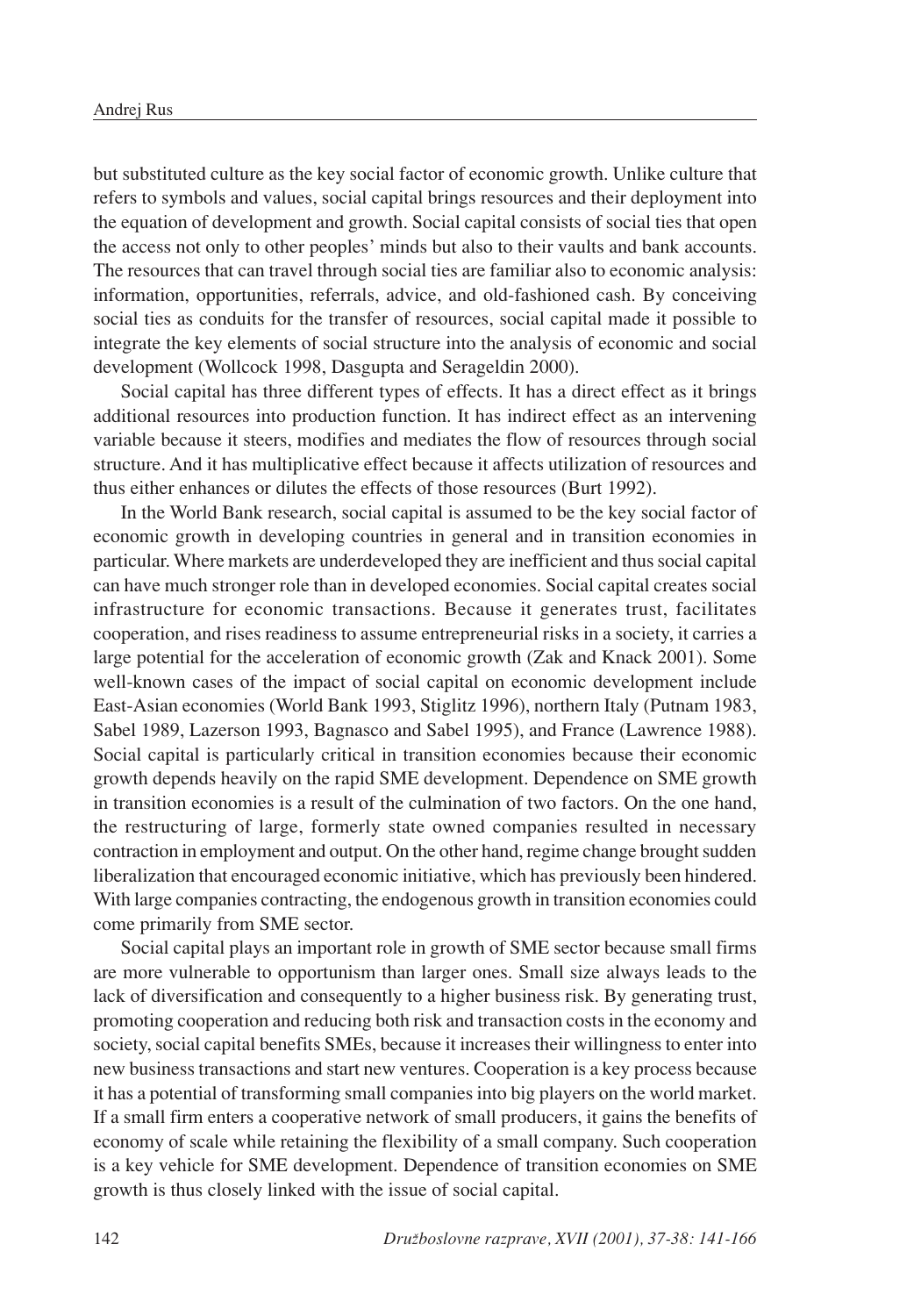This paper examines the role of social capital and its impact on economic growth at three levels: first, interpersonal relations and co-operation among business partners, second, relations within business community at large such as memberships in business associations, and third, relations between economic actors and the state. Interpersonal relations among partners are the most rudimentary level at which trust and cooperation can spontaneously emerge. Membership in business associations and relations within business community at large promote sharing of information, access to each other and to new business partners, and facilitates coordination. And finally, relationships between the state and economic actors are the keystone for successful design and implementation of policies. As it is argued in the next section, the analysis needs to encompass all three levels in order to assess the importance of social capital for SME development.

#### **2. Trust and confidence**

There are two broad conceptions of trust that are often confounded but need to be carefully distinguished. Trust as lubricant of economic transactions in Arrow's famous statement is an asset that promotes economic growth by means of lowering of transaction costs (Arrow 1974, Williamson 1985). Economic life becomes simpler because we can make deals without lengthy and costly contracts, and insurance mechanisms against opportunism and malfeasance of our partners. The lack of trust can be therefore considered as a barrier to economic growth. It does not stop it but it slows it down. With increasing trust the barrier is lowered.

The second conception of trust comes straight from sociological classics, namely, Durkheim (1984). His view of economy as embedded in the society is expressed best by his notion of pre-contractual solidarity. In short, if contracting parties rely only on contract as an enforcement mechanism of their mutual obligations, contracts are not only inefficient because they are costly but they are also ineffective because enforcement of contract by external authority is delayed and restrained. Durkheim argues that social solidarity in a given society determines the extent to which contracts, explicit or implicit, are observed. In a society that is marked by a high level of social solidarity economic growth would be high because economic transactions are subject not only to legal but also to social norm. For Durkheim, a well integrated society makes people honor their contractual obligations to one another. If society is disintegrated, breach of contract becomes rampant because there is little social control. Durkheim thus argues that the key to economic prosperity is the existence of pre-contractual solidarity, i.e. social solidarity that exists in a given society.

Modern translation of social solidarity are social capital and trust. Trust and economic development has been a subject of Fukuyama's work in which he extensively dealt with the Durkheim's hypothesis of how trust brings about economic growth in a given society (Fukuyama 1995). The key hypothesis advanced in this book is that social capital and trust not only reduce transaction costs, but are much more fundamental because they make economic transactions possible. The lack of social capital and trust in the society determines whether there will be any economic growth at all. Trust is not just a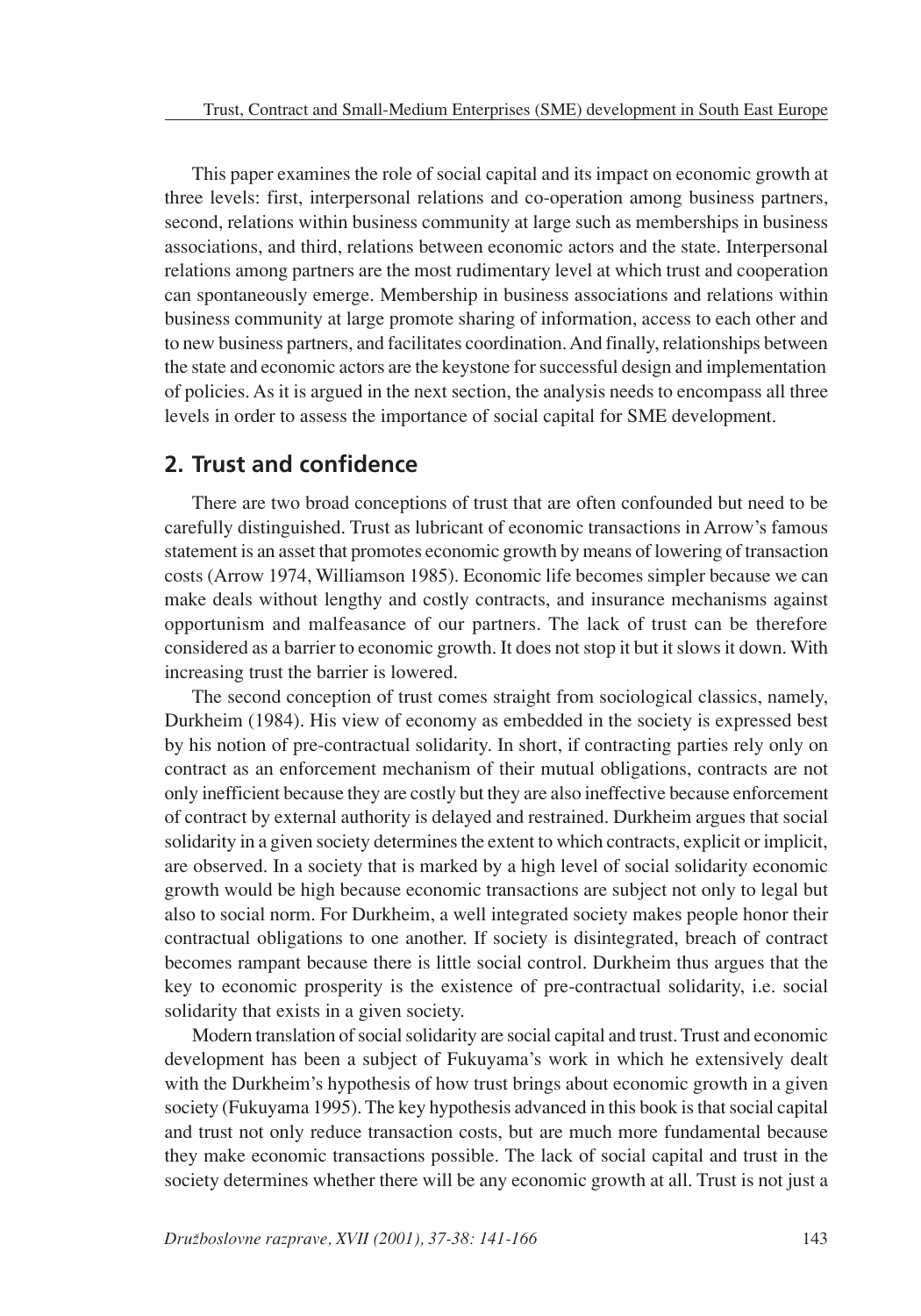lubricant that affects the intensity of resource utilization; It decides whether the resources are put on the market at all. The lack of trust is considered a serious barrier to economic and SME development because it discourages participation in the market economy.

The two theories could be neatly contrasted in terms of conceptual distinction between confidence and trust, proposed by Luhmann (1988). Confidence means that we enter into economic transactions believing that expectations will not be disappointed. We are confident about the outcomes and we neglect the dangers that are possible but not very likely. We go for a walk with confidence that accident will not happen although they do happen. We go to the bank with confidence that the bank will save your money although bank failures are possible. We enter into economic transactions confident that most of the people will not breach their contracts, although breach of contracts and scams are possible. Nevertheless we remain confident that things will work out. Confidence - or systemic trust - refers to the generalized expectations of how systems operate in a given society. And those expectations determine the degree of participation in the economy. Pre-contractual solidarity is the foundation of confidence which decides whether or not people will do business in a given society. Participation in the economy is decided by the level of confidence in the economic, financial, legal, and social system.

Trust, in contrast, involves choice and risk that originates in indeterminacy and freedom of actors. We take risk and trust a person. We have expectations about fulfillment of the contract, but we calculate and take risk. Trust could be compared with Arrow's ideas on trust as facilitator of economic transactions. If our experience with given business partners is positive, we tend to trust those partners more than others. We still take risk but we know what we are doing. We are using trust to facilitate transactions by reducing transaction costs. While confidence is related to the question of whether or not to enter economic transactions at all, trust invokes question of simplifying economic transactions, thus addressing the issue of utilization of resources. Participation in system requires confidence while utilization of opportunities requires trust. While confidence is a systemic thing that appeals equally to all participants in the economy, trust is interpersonal thing that can vary from partner to partner depending on calculations of risk of doing business with a given partner.

Both, confidence and trust are important for economic growth. Their absence represents a barrier to economic development in general and SME development in particular. For promotion of SME development each of the two barriers has to be lowered through SME policies. This, however, requires two different sets of policies. To increase confidence, the countries must improve the impartiality, reliability, and efficiency of their institutional, financial, and legal systems. The emphasis is on the quality of infrastructure that is required for doing business in a country. To increase trust among business partners, there needs to be an increase in face-to-face interactions among business people themselves. Business associations, fairs, clubs and other formal or informal settings that are capable of mixing people together are the vehicles that generate opportunity for contact. But sheer volume of contacts does not do the trick of increasing social capital. The volume is just a potential. The key is to build contacts with trustworthy business partners that can by virtue of their relationships convey the models and norms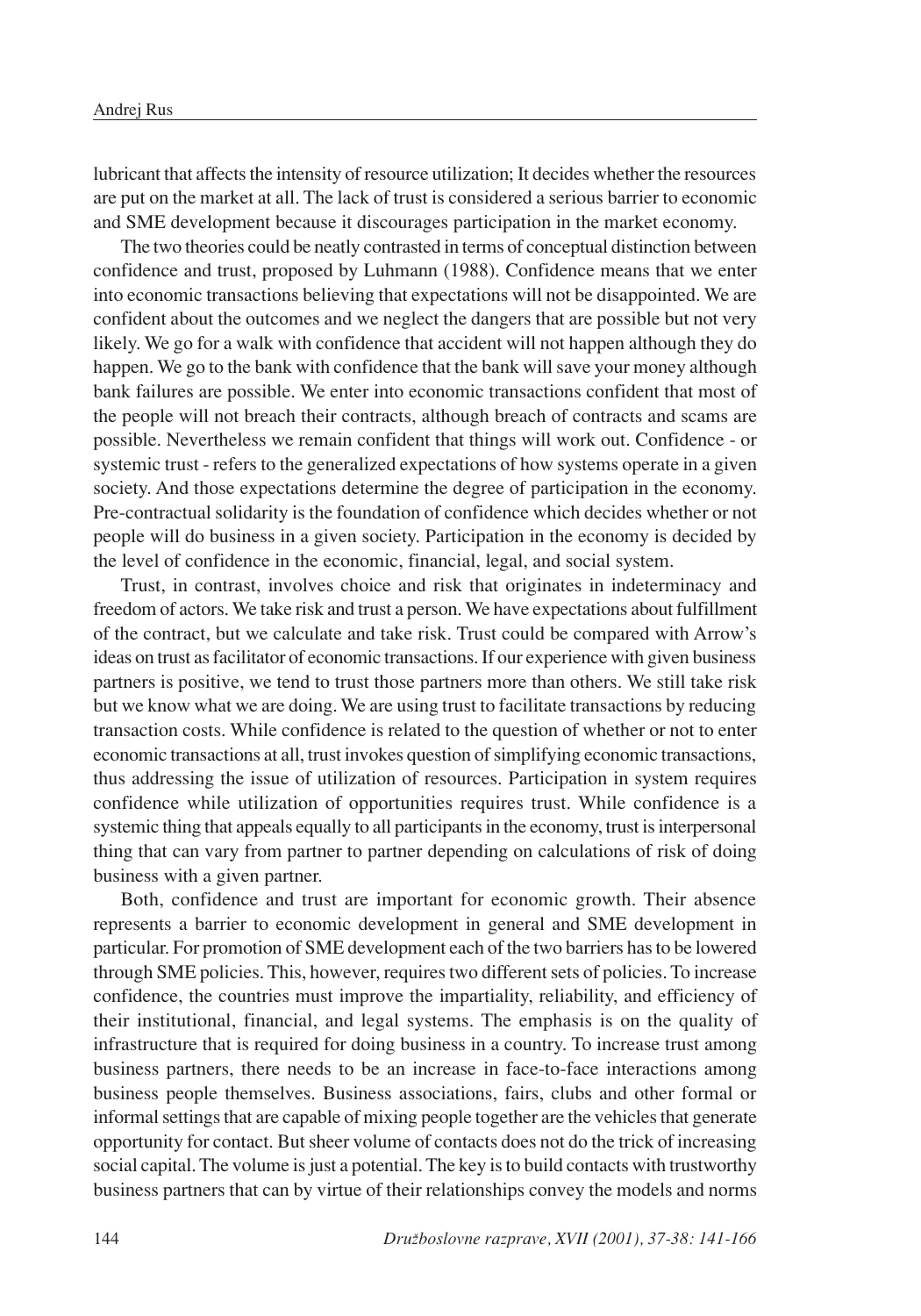of trustworthy business behavior. Such partners can only come from the outside of the social system, namely, from abroad. Thus, the policies should attempt to bring trustworthy foreign partners into the countries and thus increase personal contacts with those foreign businesses that can convey a positive influence of trust based business relationships and serve as role models for domestic businesses.

#### **3. Research questions and the data**

This study explores the issue of social capital in the context of a broader analytical framework which defines the problem of SME development in terms of various barriers faced by SMEs (Barttlet and Bukvič 2001). The assumption is that growth is endemic to SMEs and that SMEs would grow if only barriers to growth would be removed. This framework is closely tied to policy formulation.

The data come from a survey of SMEs in Bosnia, Macedonia, and Slovenia (BukviË et. al. 2001). The survey covered 794 small and medium sized firms in the three countries in all sectors except agriculture. It was based on an earlier survey carried out in 1993, which collected information about small firms in Slovenia and Bulgaria at an earlier stage of transition (Bartlett and Prašnikar, 1995; Bartlett, Prašnikar and Valenčić, 1995). A representative sample was drawn in each of the three countries. These were random stratified samples drawn from a population of firms that had at least 2 and not more than 250 employees. The exclusion of the firms with one or zero employees was necessary to make sure that the samples would include only companies with at least minimal motivation for growth. This was also done to avoid swamping the sample with a large number of micro firms, and to capture medium sized firms as well as smaller firms in the sampling frame. The strata were defined for firm sector and firm location. We restricted trade sector to 30% of the sample and firms located in the area of the national capital to 40% of the sample. The data were collected by personal interviews with owners and managers of the selected firms in the autumn of 2000.

Our focus is on social barriers to SME development. We pursued two objectives. The first one was descriptive. We aimed to give an in depth account of social capital from interpersonal level to the systemic level in the three countries. The second objective was to relate social capital to growth. In the comparative analysis we look at empirical evidence of effects of social capital at each of the three levels: interpersonal relations and cooperation among business partners, relations within business community at large, membership in business associations, relations between economic actors and the state. We first look at interpersonal trust and assess the extent to which individuals rely on trust in doing business with their partners. The key hypothesis here is that social capital promotes cooperation which is the key for SME development. We do not test this hypothesis directly, but examine the available evidence which seems to support the general statement.

The second level is to move from interpersonal business relationships to the relations of business community at large. This analysis is informed by the literature which sees the intermediary organizations such as voluntary associations as the key source of social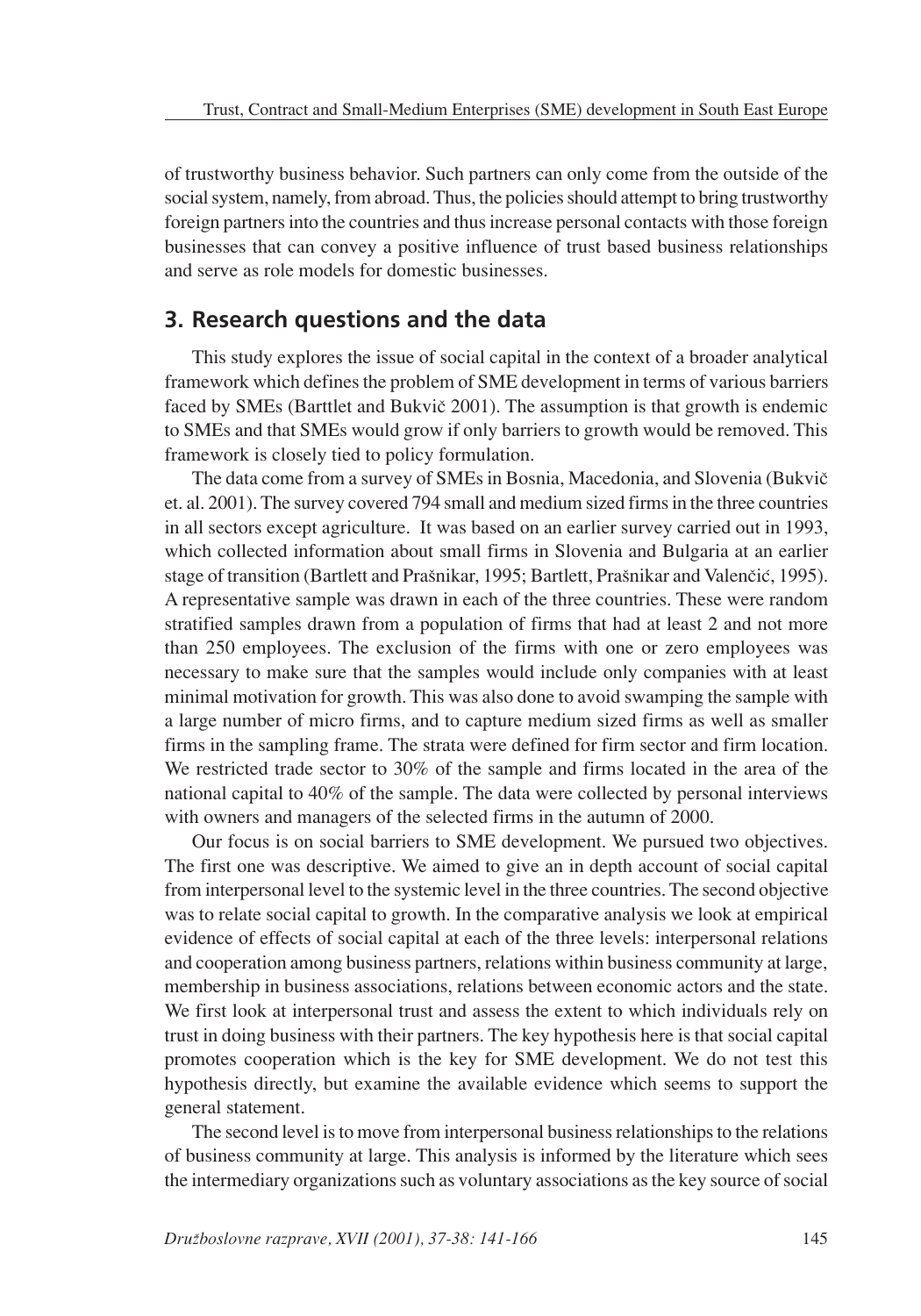capital in the society. If this is the case, membership in voluntary business associations should lead to increased social capital within the entire national business community which should further induce trust, cooperation, and SME development. We explore exiting evidence to examine this hypothesized relationship.

The third level is the systemic level. The literature refers to generalized institutional trust which is independent from the first two levels because its sources are rooted in the individuals' interactions with institutions (Rothstein and Stolle 2001). The more institutions are impartial, just, and non corrupt, the more generalized trust there is in the society. Generalized trust is proved to be associated with economic growth because it promotes trust that extends beyond kinship or friendship group and beyond immediate interaction setting to include people we do not know. Again, we examine the available evidence and look at the social capital on systemic level in the three countries with the aim to identify the causal mechanism through which social capital affects growth of SMEs.

#### **4. Interpersonal relations among business partners**

In general, Slovenia is a much more stabilized society than Bosnia and Macedonia. On the one side there are no ethnic tensions in Slovenia. On the other, market transition has lived out its wildest years and business environment has settled into orderly routines backed up with increasingly reliable institutions. This is how one should understand the fairness of institutions question in table 1.

|                       |                        | Slovenia | <b>BIH</b> | <b>Macedonia</b> |
|-----------------------|------------------------|----------|------------|------------------|
|                       |                        | %        | %          | %                |
| Is competition fair   | ves                    | 59.1     | 31.2       | 42.3             |
| Companies depend      | yes, at least 1        |          |            |                  |
| on long term partners | long-term partner      | 74.3     | 36.1       | 37.6             |
|                       | no, you have to        |          |            |                  |
|                       | change partners        | 12.1     | 55.2       | 57.6             |
|                       | no, you depend on more |          |            |                  |
|                       | short term partners    | 13.6     | 8.7        | 4.8              |
| Do you trust your     |                        |          |            |                  |
| partners              | Not at all or a little | 1.0      | 8.3        | 7.1              |
|                       | Partly                 | 15.8     | 24.8       | 19.3             |
|                       | Quite or completely    | 83.1     | 67.0       | 73.5             |

 *Note: the numbers in the table are column percentages*

The table shows that the majority of Slovenian entrepreneurs feel they work in a fair competitive environment where they can run business by developing long term partnership relations with one or more business partners. Business environment is much less favorably perceived by Macedonian or Bosnian entrepreneurs.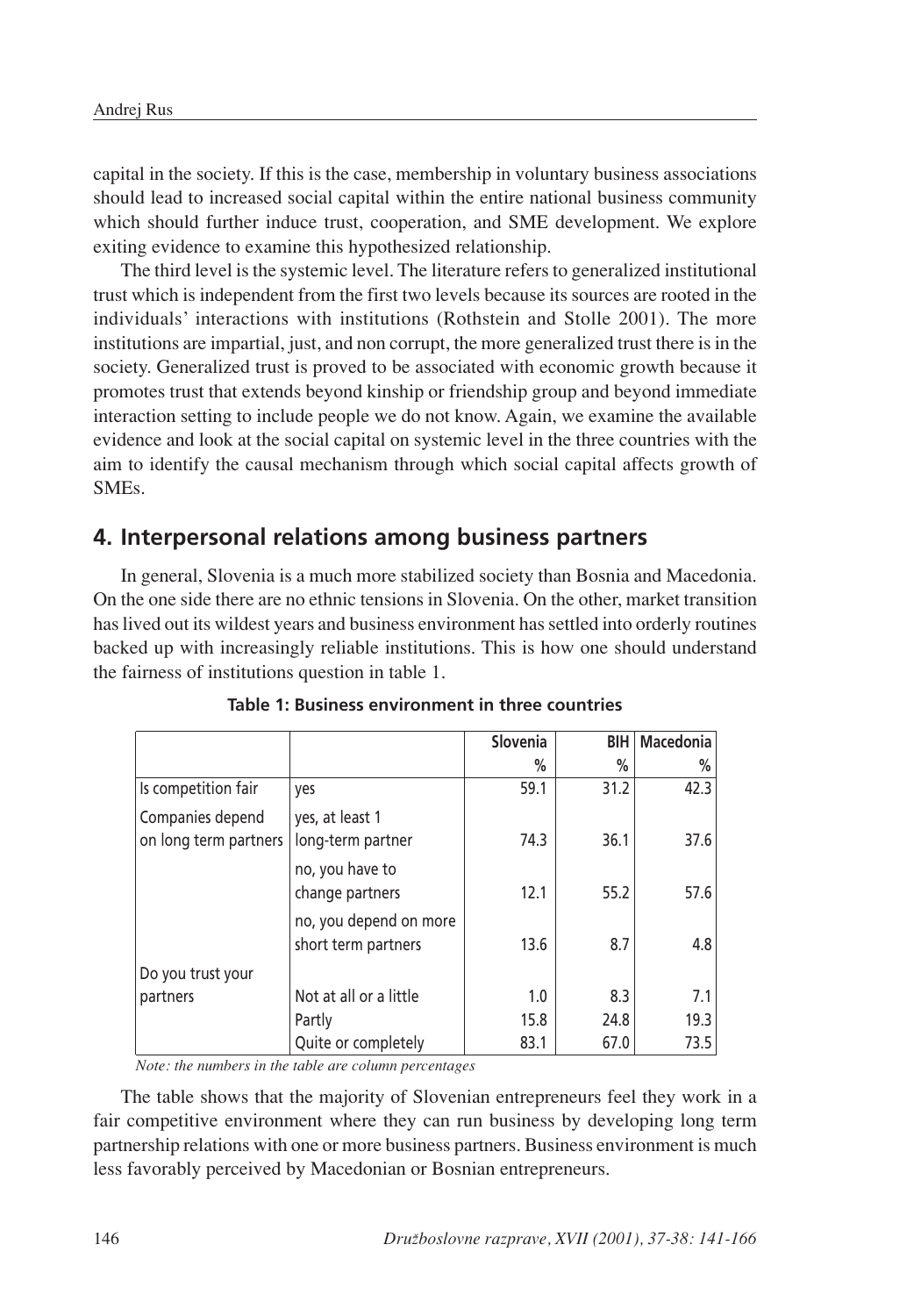In stable Slovenian environment entrepreneurs tend to build trust with their business partners. On the one hand almost two thirds of them believe that long term partners are the key to business success. On the other, they are willing to trust their partners. In Bosnia and Macedonia, where entrepreneurs work in less stable environment, long term partnerships are considered an inferior option to opportunistic changes of partners with whom they maintain lower level of trust than their peers in Slovenia.

Although most of Slovenian companies operate in a more trustworthy social and business environment than Bosnian and Macedonian companies, there is no statistical association between company growth and perceived trust in business partners. The effect is expected for trust as a personal relationship when partners know each other well and thus build a personal trusting relationship around their business dealings which lubricates their business and help it grow. However, when interpersonal trust is measured by the actual strength of ties among business partners there is a clear association between growth and closeness of ties. In all three countries, growing companies have, on average, closer ties with their business partners than stagnant or shrinking firms (Table 2).

|               | <b>Shrinking</b> | <b>Stagnant</b> | Growing | Average |
|---------------|------------------|-----------------|---------|---------|
|               | %                | %               | $\%$    | %       |
| Slovenia      | 31.6             | 48.4            | 64.2    | 58.7    |
| <b>Bosnia</b> | 35.8             | 33.3            | 43.5    | 38.6    |
| Macedonia     | 53.1             | 60.8            | 65.0    | 61.2    |

**Table 2: Closeness of ties with business partners by country and growth**

*Note: the numbers in the table are percentages of close relationships for each category of companies. They do not add up to 100%. Each cell tells us what proportion of companies have close ties with their partners.*

To understand why it is closeness and not trust that has effect on growth, the difference between the two indicators needs to be briefly fleshed out. Closeness of ties measures the intensity of concrete relationships in entrepreneurs' networks. Closeness is a result of time spent together in formal contexts such as contract negotiations and informal socializing at dinners and parties. Thus, closeness refers to immediate interactions among people and measures interpersonal trust between people who know each other and work together. Trust, in contrast, is a generalized attitude about the quality of relationships in a society as a whole. Generalized trust does not imply concrete people but is often evident in the degree we trust strangers (Iglič 2002). While personal experience with people is always the foundation for the emergence of generalized trust it has a different influence on actors' behavior.

While generalized trust applies to larger aggregates such as countries, interpersonal trust refers to concrete business partners with whom business is conducted. Thus, when one tries to predict individual behavior, one has to use interpersonal trust that varies from person to person. Using generalized trust, one would find little association because it applies equally to all the people in a given country or region. Indeed, when we looked at trust we found significant differences in the level of trust between the three countries, but no effect on a company level to predict its performance. But when we used closeness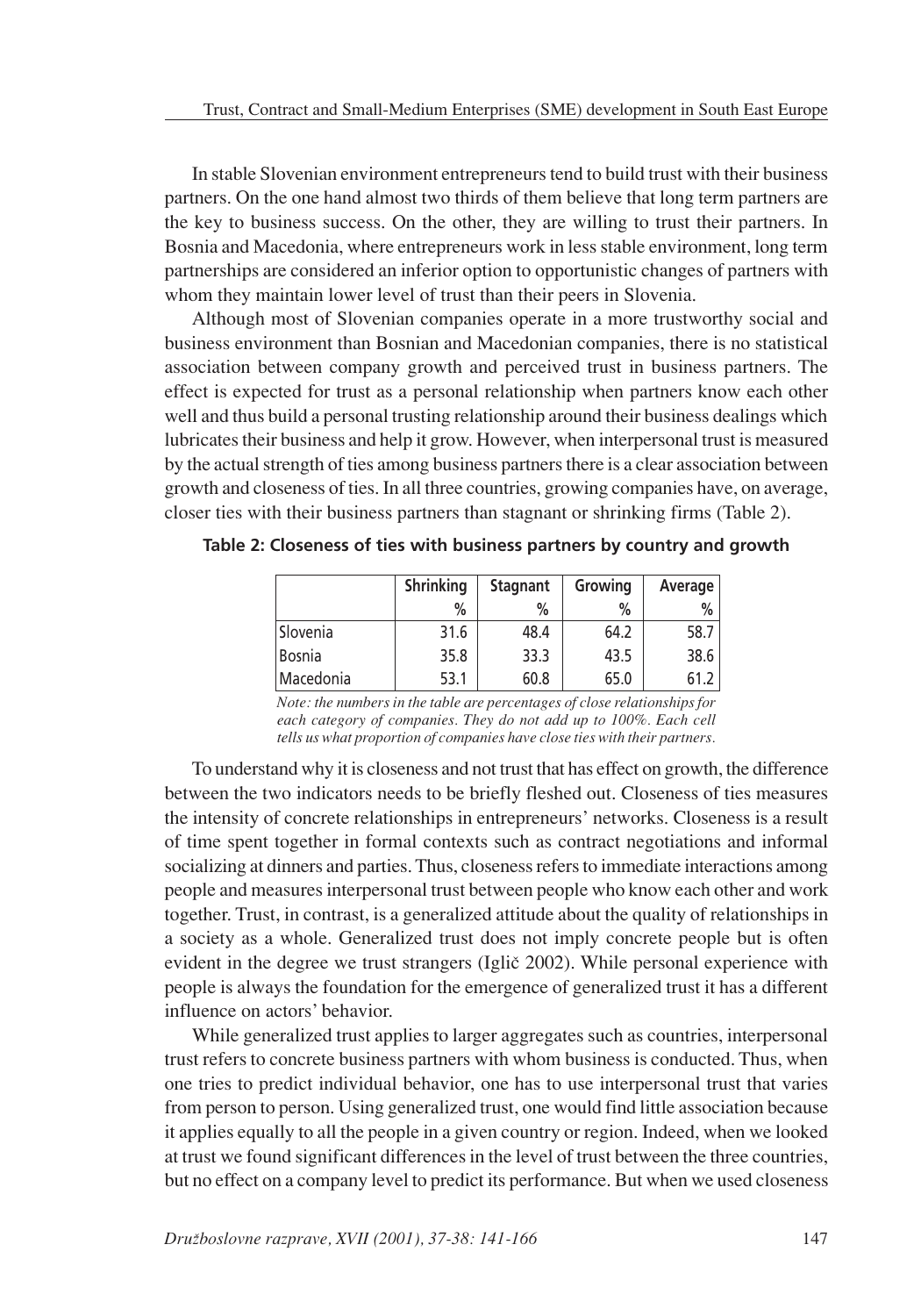as a measure of interpersonal trust we found that it explains growth: the closer the relationship the stronger the growth.

What remains to be discussed is how interpersonal trust and closeness of relationships with business partners lead to business expansion and growth. Interpersonal trust can lower transaction costs and lead to better utilization of resources. If entrepreneurs need to stack resources to insure themselves against opportunism of partners and contingencies in their business environment, they may quickly tie down a large part of company resources as those are small companies. Interpersonal trust between partners helps to reduce the wasteful practice of stockpiling of resources or refraining from new business commitments. For example, partners that trust one another by virtue of close relations they have developed over the years, can agree on a large contract which would fully employ capacities of one partner. Without close relationship with a partner, entrepreneur would be weary to take on an order whose fulfillment assumes no breakdowns and no delays. But if entrepreneur reaches an understanding with his partner about the circumstances, the uncertainties may not need to be calculated into the contract, but may instead be subject to informal governance mechanism: if and when problems arise partners jointly seek solution. Thus, if a company has close trustful relations with its partners it can better utilize its resources and can experience faster growth.

#### **5. Social capital as the foundation for cooperation**

Literatures on industrial districts and economic sociology have pointed out that SME development depends largely on cooperation among SMEs and cooperation between SMEs and larger companies. When small companies have an opportunity to enter a larger network of producers, they can overcome the 'liability of smallness' because they are able to privatize collective opportunity by means of flexible specialization while at the same time socializing risks. Subcontracting is therefore the key issue because it allows companies to link their growth to the growth of a larger company. Since subcontracting relationship carries a high degree of dependence on a larger company, there has to be a high level of trust in a society and among the parties to subcontracting relationship.

Subcontracting and outsourcing are indicators of the level of cooperation between independent companies. The table 3 shows that almost half of Slovenian and Macedonian companies are included in subcontracting while there are only a quarter of companies in Bosnia that work as subcontractors. The result only partly corroborates the story about the influence of social capital on cooperation. Given that subcontracting in Macedonia is at Slovenian level, while not enjoying the same levels of trust in the economy and among business partners, there seems to be other factors at work.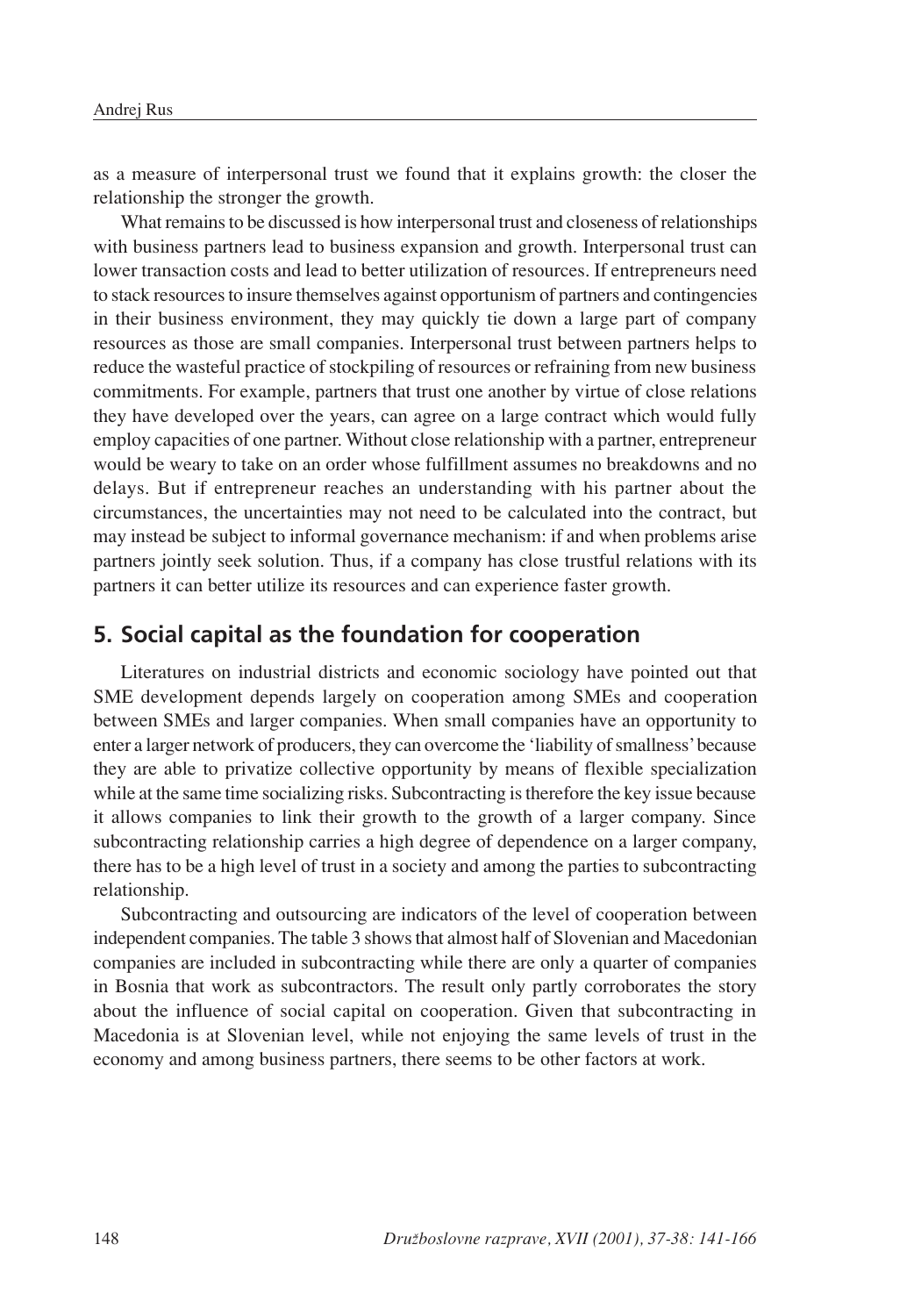|                                | Slovenia |      | <b>BIH   Macedonia</b> |
|--------------------------------|----------|------|------------------------|
|                                | %        | $\%$ | ℅                      |
| Operate as a subcontractor     | 47.4     | 24.5 | 46.0                   |
| Outsource work to another firm |          |      |                        |

**Table 3: Firms engaged in subcontracting by country**

*Note: Percentages in the table do not add to 100 because we report percentages of 'yes' answers on each question.*

While many companies are subcontractors, subcontracting represents only a minor part of turnover of SMEs in all three countries (Table 4). About 60% of all SMEs in all three countries claimed that subcontracting represents only up to 25% of their turnover. While companies in Slovenia and Macedonia more readily enter the subcontracting relationships, they tend to keep their commitment of company resources at relatively low level.

However, the things become clearer when we look further. Subcontracting involves taking work from other companies and giving work out to other companies. Outsourcing, is particularly interesting because it indicates how far SMEs rely on other companies, themselves mostly SMEs, to complete their products and fill their orders. It is one thing to get business from a larger firm and become their subcontractor and quite another to execute their orders by relying on the inputs of other companies. In other words, outsourcing requires more trust than subcontracting because there are more parties involved in a single transaction.

The second part of table 3 shows that 47% of SMEs in Slovenia are outsourcing which is much more than in Bosnia (33%) and Macedonia (25%). Furthermore, the level of commitment to outsourcing is much stronger in Slovenia than in the other two countries. There are 23% of Slovenian companies that outsource up to 50% of their turnover compared with 11% in Macedonia (Table 4). Combined these results help resolve the puzzle initially posed by high level of subcontracting in Macedonia.

Slovenian SMEs are deeply engaged in both subcontracting and outsourcing which involves high levels of risk because they depend for their survival on both their customers and suppliers that are mostly other SMEs. Macedonian SMEs are involved in subcontracting at similar level as Slovenian companies but are much less involved in outsourcing. Given the lack of trust to business partners and the reluctance of having stable long-term business partners, it seems that subcontracting in Macedonia is induced rather than choiced strategy. In other words, Macedonian SMEs might be forced to take on subcontracting jobs that they themselves did not wish to take. Reluctance to work with partners whom they do not trust is evident from the fact that they avoid outsourcing, that would require them to bring new relationships and interdependencies into already risky environment.

If this is true than our results from tables 3 and 4 confirm the initial hypothesis that cooperation depends on social capital. Slovenian companies seem to benefit from a more trustworthy business and social environment that encourages them to get more deeply immersed in business relationships by taking work from and giving work to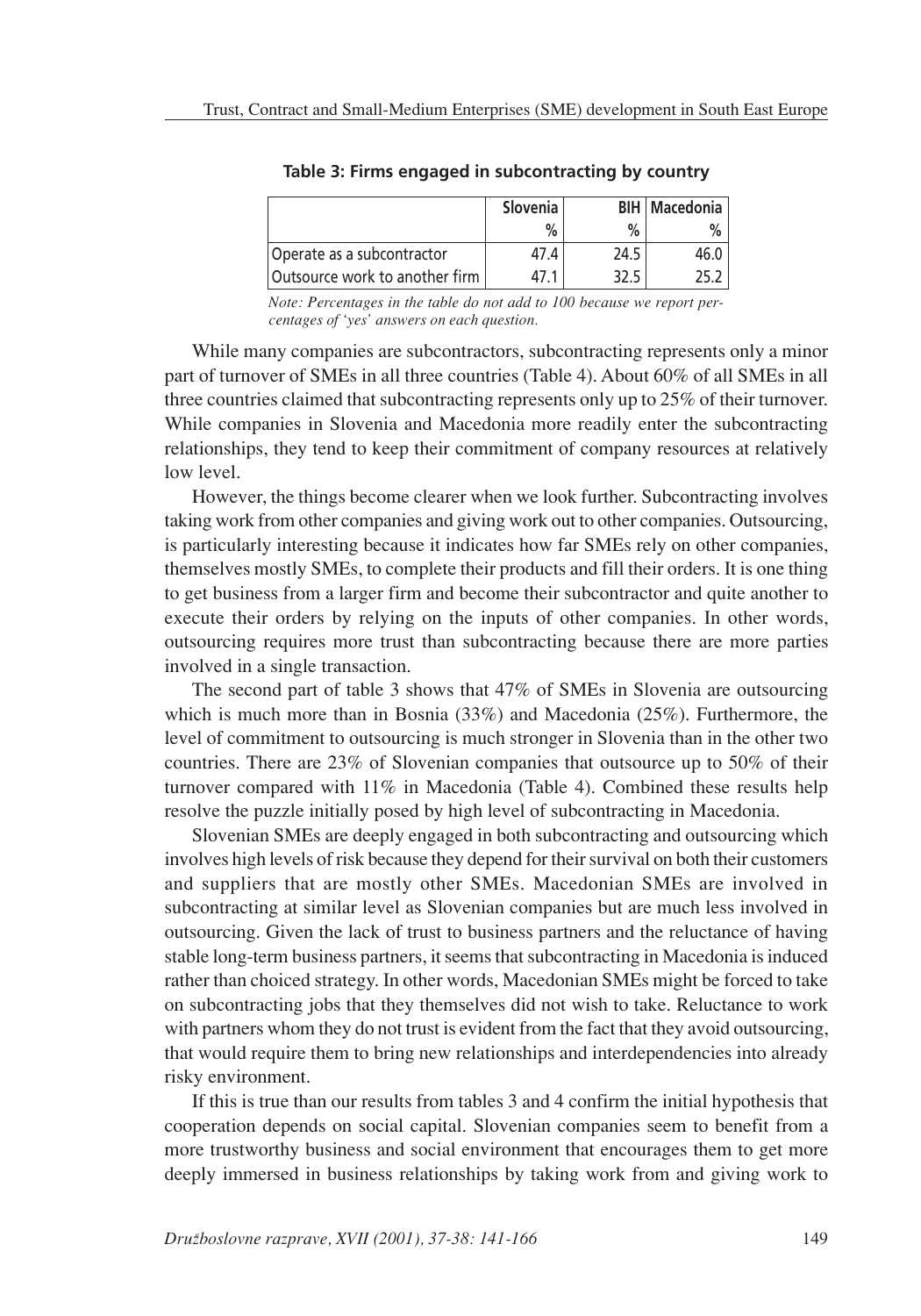other companies. These interdependencies are risky but cooperation is much more readily embraced by Slovenian companies where trust in business partners is much more present than in the other two countries.

|                        |               | Slovenia | BIH I | Macedonia |
|------------------------|---------------|----------|-------|-----------|
|                        |               | %        | %     | %         |
| Subcontracting as % of | Less than 25% | 57.7     | 61.5  | 53.4      |
| Turnover               | 26%-50%       | 17.5     | 16.9  | 23.7      |
|                        | 51%-99%       | 15.5     | 10.8  | 18.3      |
|                        | 100%          | 9.3      | 10.8  | 4.6       |
| Outsourcing as % of    | Less than 25% | 69.1     | 80.2  | 84.2      |
| Turnover               | 26%-50%       | 22.7     | 18.5  | 10.5      |
|                        | 51%-99%       | 8.2      | 1.2   | 5.3       |

**Table 4: Percent of companies subcontracting and outsourcing**

*Note: the numbers in the table are column percentages*

While trust seems to encourage subcontracting and outsourcing among SMEs, there is also an important piece of evidence that suggests that trust leads to growth by encouraging companies to cooperate and enter into subcontracting relationships. We, found a positive relationship between growth and subcontracting: in Slovenia 51% of growing SMEs are outsourcing while this is practiced by only 31% of stagnant companies. Given that subcontracting and outsourcing in Bosnia and Macedonia may not be a matter of choice, it is not surprising that the positive statistical association has been found only in Slovenia.

In short, trust seems to encourage Slovenian companies to cooperate with larger companies and among themselves taking on subcontracting jobs and outsourcing their work to other SMEs. The strategy of outsourcing seems to be particularly important for growing companies, which suggests that outsourcing is a vehicle for growth without expensive capital expenditure. In Macedonia and Bosnia, trust is lower and the extent of voluntary cooperation is lower which has negative consequences for company growth.

#### **6. Social capital and membership in business organizations**

Social capital is generated in face-to-face interactions among living people. Since membership in formal organizations encourages interaction by providing a venue for meeting individuals and creating opportunities for contact, current theorizing on social capital takes membership in voluntary organizations as an indicator of social capital: membership in more voluntary organizations creates more social capital.

The results in Table 5 show that Slovenian entrepreneurs are more likely to belong to voluntary business association (in addition to the chamber of commerce where membership is compulsory) than their counterparts in Bosnia and Macedonia. This is a consequential for growth. Indeed, in further analysis we confirmed the positive relationship between growth and social capital measured in terms of memberships in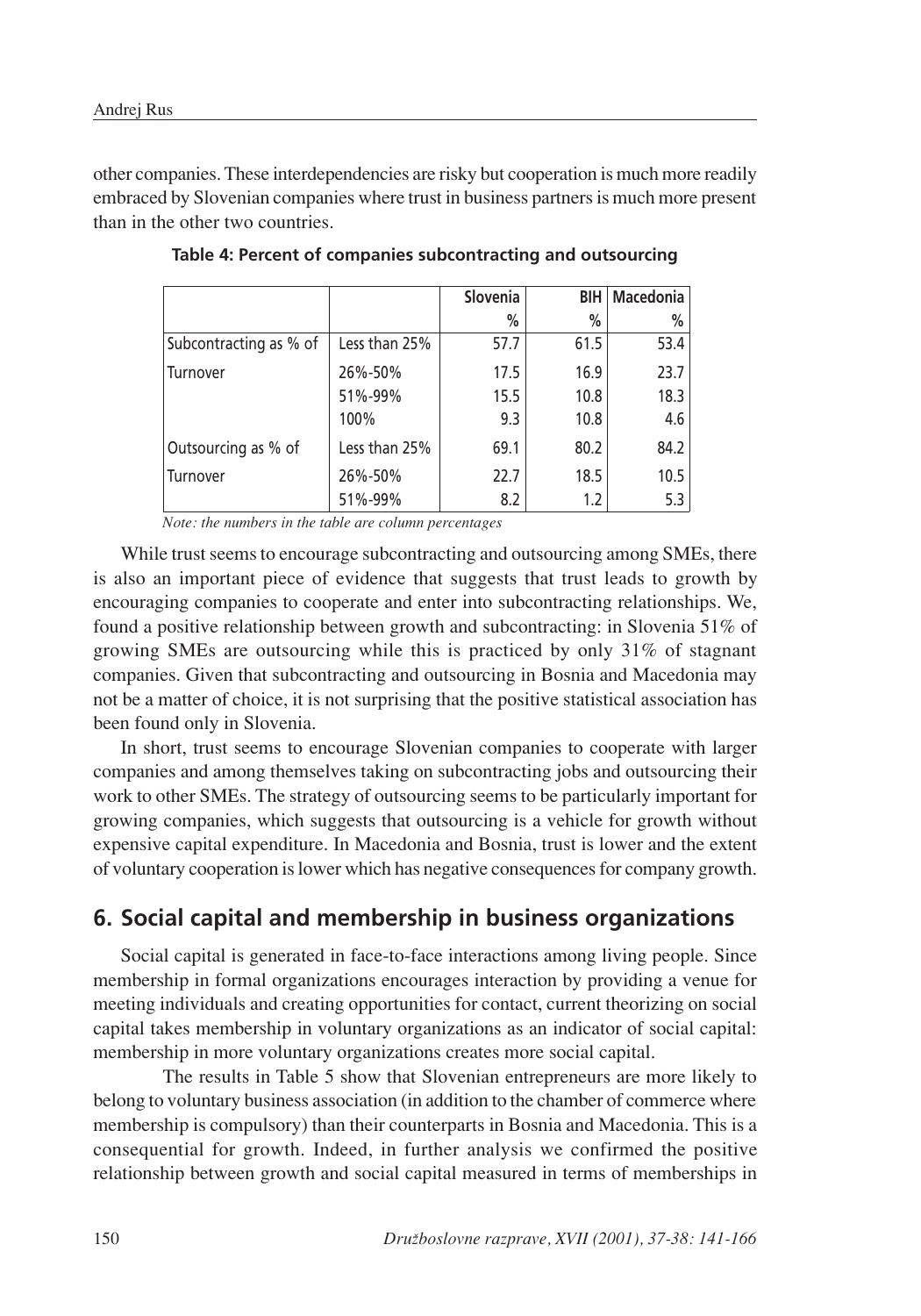voluntary business associations. In Slovenia, we found that entrepreneurs in growing firms tend to hold significantly more memberships in voluntary business organizations than entrepreneurs in stagnant firms. Thus, business growth is positively associated with social capital of managers - entrepreneurs.

|               | Belong to a business association |
|---------------|----------------------------------|
| Slovenia (%)  | 31.1                             |
| BH (%)        | 18.4                             |
| Macedonia (%) | 14.1                             |

**Table 5: Membership in voluntary business associations by country**

*Note: the numbers in the table are row percentages Chi-Square (Sig) 22.6 (.000)*

The interesting point is that those memberships are not driven by attractiveness of services the entrepreneurs may receive. To the contrary, the managers of SMEs do not utilize their services very often. They also say that services rendered by voluntary business organizations are only moderately useful. This further underscores the above conclusion that memberships are not about providing business services but about building social capital. The results allow us to conclude, that Slovenian managers belong to business associations not only to obtain their services, but primarily to build up their social capital through networking. Their efforts seem to have been paying off because they experience faster growth than their colleagues who have fewer memberships in business associations.

#### **7. Systemic trust**

Social capital of a country (system level) is usually measured in terms of trust. However, trust in political institutions is different from interpersonal trust experienced in interaction with business partners, as was argued in the theoretical introduction to this section (Rothstein and Stolle 2001). To avoid the confounding of different forms of social capital, we distinguished between various social contexts and measured the level of trust in each of them. As the Table 6. reveals, there are two profoundly different contexts: institutional environment of the state and business environment. In all three countries trust in government, state administration, local government and chamber of commerce is much lower than trust in business partners, large or small firms.

This result is not surprising. In Western societies politics is treated with much more suspicion than business. In fact, the institutions of modern democracy were designed on the basis that government should not be trusted (Warren 2000). The key constitutional ideas such as division of powers and the system of checks and balances were designed to monitor and control rather than trust those elected to positions of power. The reason that trust in politics is lower than in business is normal and lies in a different personal experience. The state is universal, which means that it has to treat every citizen according to a single, universal set of standards. If the state is inefficient and bureaucratic, one can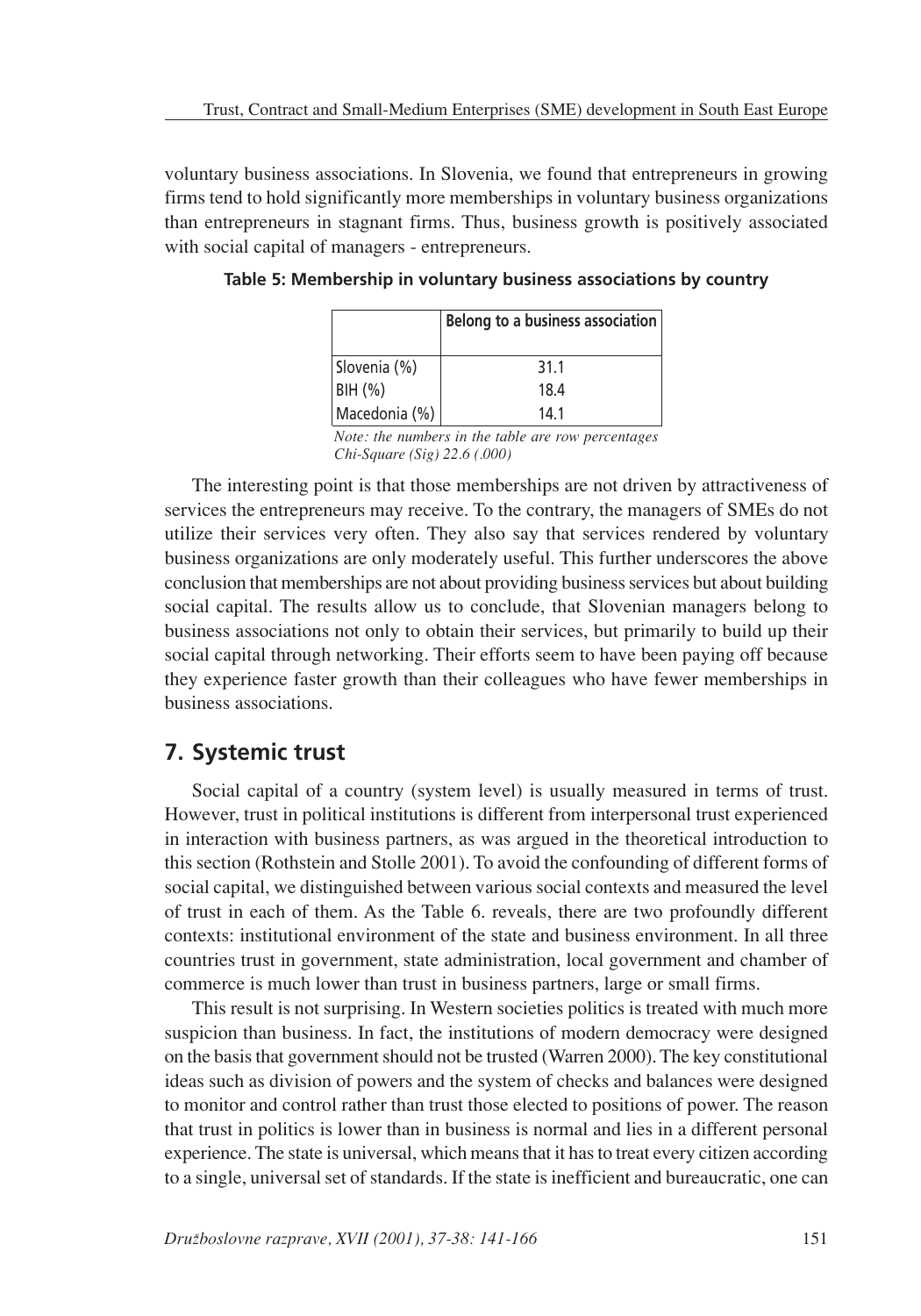not get away from it without moving from one state to another. In business there is choice. If one business partner is unreliable, it can be replaced with another. Overall experience with business relationships would be therefore biased toward positive because entrepreneurs exercise choice in whom they meet for business partners on daily basis. The choice element in trust is evident from the levels of trust in table 6. In all three countries the highest levels of trust are reserved for business partners where entrepreneurs can exercise highest degree of choice.

Trust in banks is a special case because of the nature of recovery and transformation of the banking sector. Like elsewhere in the region the banks in the three countries inherited a large burden of bad loans that would have caused the banks to collapse if they had not been saved by state financed rehabilitation. During the rehabilitation phase, the banks were facing economic and political uncertainties and were consequently treated as political institutions. Once the banks cleaned their portfolios they could start working as business establishments. This was noted in the perception of the business public which reacted by displaying higher levels of trust in the banks. Transformation and stabilization of banks has been concluded only in Slovenia but not in Bosnia or Macedonia which explains the high levels of trust in banks in Slovenia but not in Bosnia or Macedonia where the level of trust in banks is on the par with trust in political institutions.

The second finding presented in the Table 6 pertains to consistent differences in the level of trust between the three countries. The lowest level of trust is found in Bosnia, in almost every context that we measured. The result is consistent with findings above that suggest that Bosnia suffers from a severe lack of trust on the interpersonal level. On systemic level, Bosnia has a similar variation of trust among different contexts as the other two countries, but the general level of systemic trust tends to be lower. The real surprise were the results for Macedonia, where levels of systemic trust tend to be highest among the three countries, with a single exception of banks where trust is lower than in Slovenia but still higher than in Bosnia. This result is inconsistent with the earlier findings which suggest that Macedonia is lacking in interpersonal trust. While systemic, institutional trust can have different origins than interpersonal trust, the results can not go in the opposite directions.

|                          | Slovenia | <b>BIH</b> | <b>Macedonia</b> | Average |
|--------------------------|----------|------------|------------------|---------|
|                          | ℅        | $\%$       | %                | %       |
| Government               | 36.5     | 33.9       | 44.6             | 38.6    |
| Administration           | 30.8     | 32.0       | 41.9             | 35.4    |
| Local government         | 49.0     | 34.8       | 44.1             | 42.1    |
| Chamber                  | 49.5     | 38.6       | 52.2             | 46.7    |
| <b>Banks</b>             | 79.5     | 48.4       | 58.4             | 60.5    |
| Large firms              | 70.9     | 54.2       | 70.1             | 64.7    |
| Small firms              | 70.4     | 69.8       | 78.4             | 73.2    |
| <b>Business partners</b> | 93.3     | 87.4       | 90.0             | 90.0    |

| Table 6: Trust in |  |  |  |  |
|-------------------|--|--|--|--|
|-------------------|--|--|--|--|

 *Note: % of answers 'Completely', 'Mostly', 'Moderately'*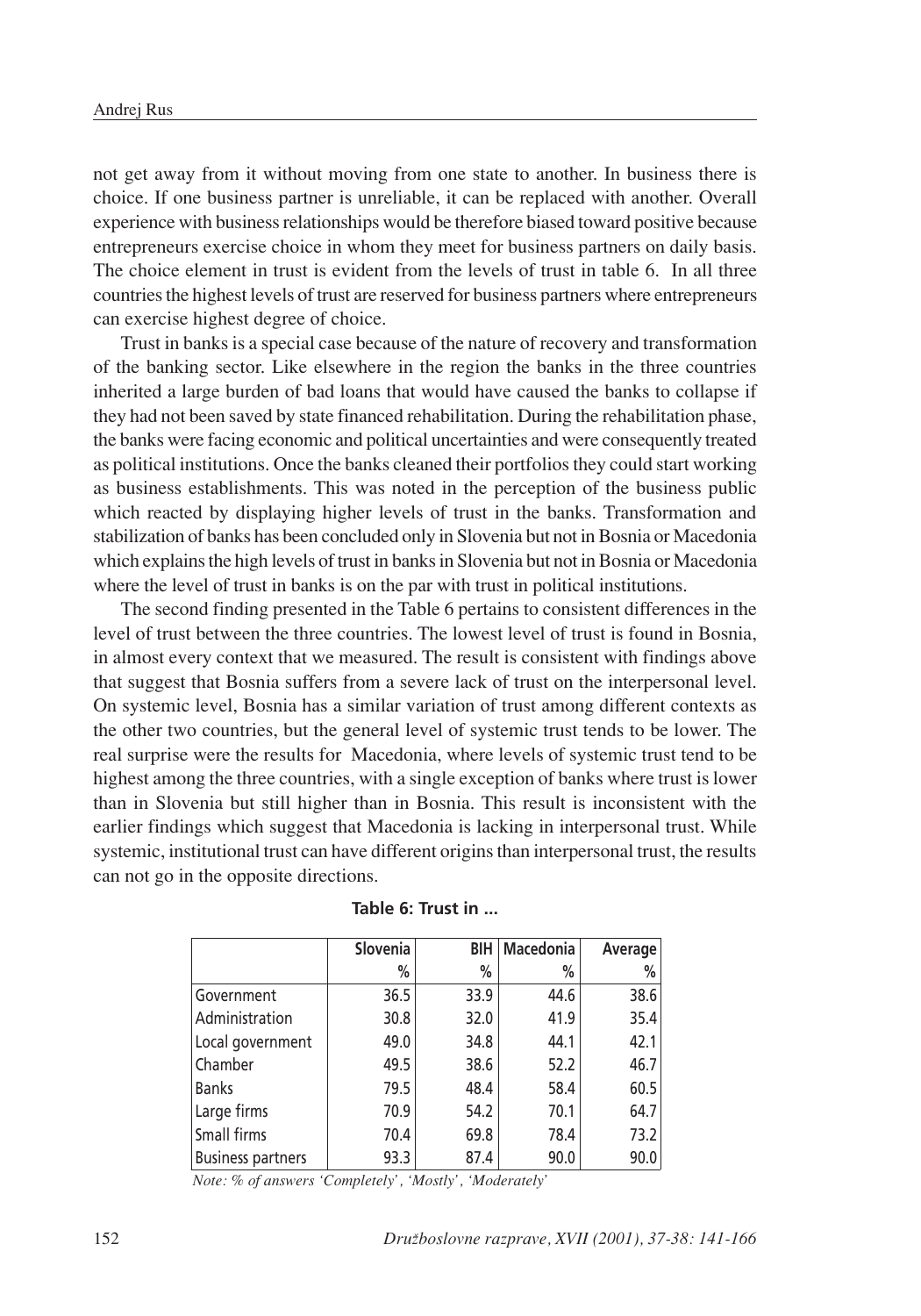In general, the level of trust is a result of cultural and institutional factors in a given country (Fukuyama 1995) that can be revealed only by means of comparative analysis of different countries. Systemic trust means that it has little variation within the country. Most of the variation is between countries. This makes systemic trust a useful factor in predicting economic success of different countries. Whatever variation there is within a given country, it should be randomly scattered across social groups and sectors to constitute white noise. Indeed, our analysis found no systematic variation in systemic trust within a single country. It is a matter of concern when systemic trust and distrust are spread unevenly throughout the population, because it signals the presence of strong particularism in economy and society. Such particularism is dangerous because it means that different categories of entrepreneurs are treated differently, which is somewhat acceptable in business (e.g. banks), but is not normal for political institutions. The problem is that different treatment can be secured by corruption.

Social capital of a country is closely related to the perception of fairness and impartiality of political institutions. If there is no corruption in a nation there will be a higher level of systemic trust and higher social capital. The data show corruption as perceived by entrepreneurs. In each country, about one third of respondents declared ignorance and opted for 'do not know' category, a large number given that in all three countries public debate on corruption has gained in prominence in the past two years. The remaining respondents seem to be in agreement that corruption of state officials is very high. In Slovenia about 53% of respondents believe that public officials are corrupt. This compares favorably with Macedonia and Bosnia where corruption is alleged by 62% and 73% of respondents respectively.

|                     | Slovenia |      | <b>BIH   Macedonia</b> |
|---------------------|----------|------|------------------------|
|                     | %        | %    | %                      |
| No corruption       | 4.9      | 2.9  | 2.0                    |
| Low corruption      | 8.8      | 3.6  | 5.4                    |
| Moderate corruption | 31.9     | 20.9 | 30.2                   |
| High corruption     | 21.1     | 40.6 | 31.5                   |
| Do not know         | 33.3     | 32.0 | 30.8                   |

**Table 7: Perceived corruption by country**

 *Note: the numbers in the table are column percentages*

We also looked at those who declared ignorance. In Macedonia and Slovenia, the share of those who do not know whether public officials are corrupt is highest among the growing companies. In other words, growing companies in Macedonia are more likely to declare ignorance about corruption than other firms. This finding was not expected. Growing companies often have little contact with political institutions and display their self-confidence by being harsh in their criticisms of the state and its economic policies. The result contradicts this expectation and suggests the otherwise: the entrepreneurs in growing companies are reluctant to express their opinion on this matter as if they wish to stay neutral on this sensitive topic. But why would growing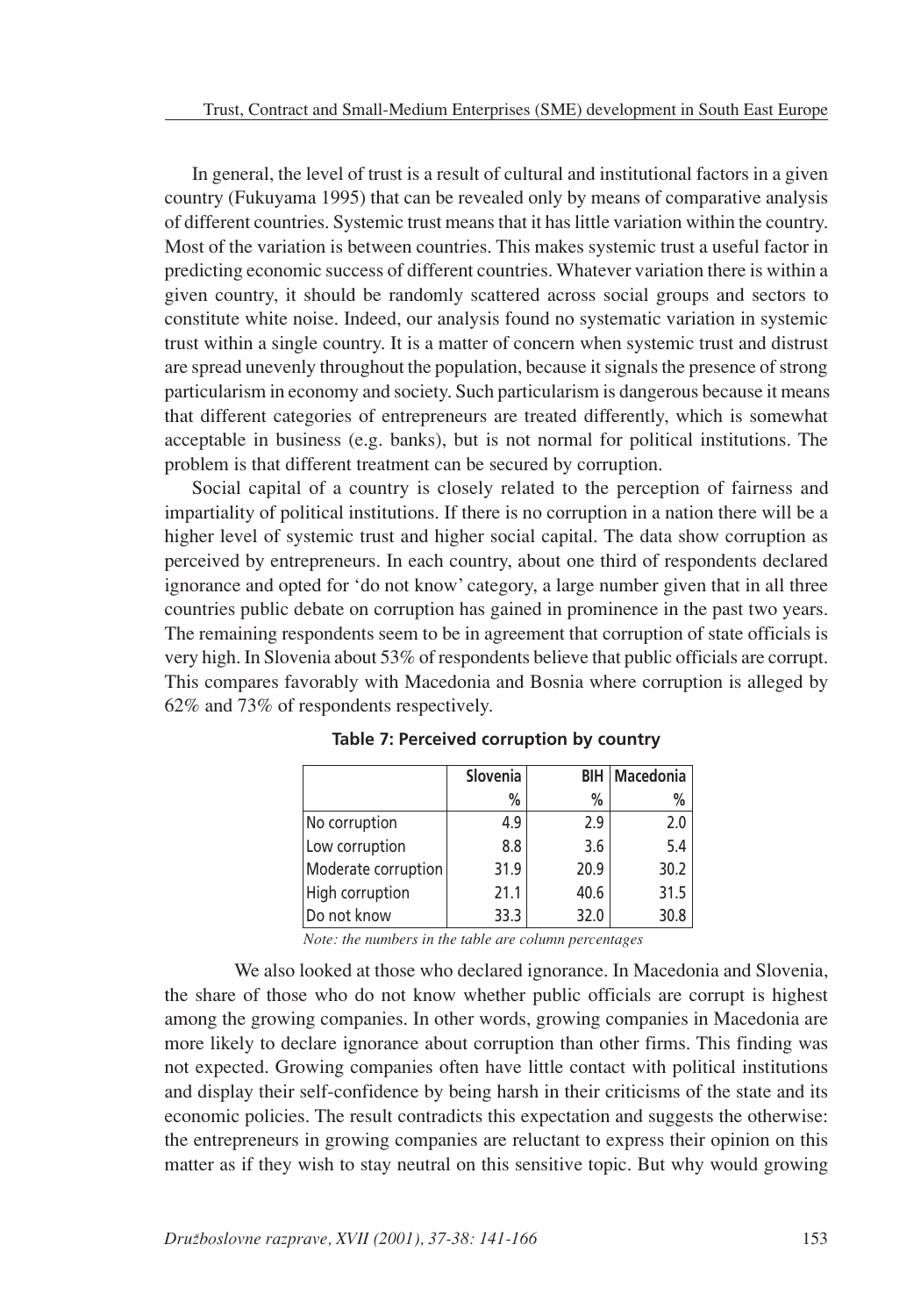companies be concerned about expressing their attitudes about corruption unless they feel they were implicated in it and owe it their success?

Two questions arise from this analysis. First, what is the cause for such dramatic differences in systemic trust and distrust in the three countries. And second, how could we explain high levels of trust in Macedonia when there is evidence that the lack of interpersonal trust is negatively affecting the growth of SMEs in this country.

If the answer to the first question looks self evident to the observers of the countries under study - extensive analyses have been written about cultural and historical peculiarities of this region - it is the second question that presents a real puzzle. The results only complicate the answer to the second question about Macedonian lack of interpersonal trust and high systemic trust. Given the perceptions of corruption of public officials in Macedonia it is hard to understand the high levels of trust in that country.

#### **8. Trust, contract, and interdependence as governance mechanisms of economic transactions**

Social capital has consequences for economic behavior of actors. How business is conducted depends on which governance mechanisms economic actors rely on to convert uncertainty into risk. There are three basic governance mechanisms that regulate economic transactions: trust, contract, and interdependence among partners. They are not mutually exclusive. Each requires certain social conditions in order to be fully operational.

Interdependence of business partners is the simplest governance mechanisms which requires no trust between partners and no confidence in the external system of contract enforcement. Economic transactions are completed because the parties realize that their fortunes depend on one another, and it is therefore in their self-interest to fulfill their obligations from implicit or explicit contracts.

Detailed contracts are a more complex governance mechanism which make sure that the terms of the exchange are explicitly written down so that they can be enforced by external authority. This works in well established legal system which enjoys high level of systemic trust or confidence in the system. The external enforcement has to be impartial, fair, and efficient in order to be accepted by all the parties to the exchange. Effective implementation of contracts does not assume any interpersonal trust.

The most complex governance mechanism is trust. The key requirement is the existence of interpersonal and systemic trust. Interpersonal trust facilitates the negotiation of the terms of the exchange because any uncertainties that are left open can be agreed upon at a later time should they arise. However this governance mechanism would be very limited because it would be grounded in the community of business partners who know each other well and who can exert normative pressures on their members to fulfill their obligations. When systemic trust is in place, people extend their trust beyond their narrow group of regular interaction partners to include strangers because they have confidence that anyone in the system would pressure the other party into fulfillment of the implicit contract.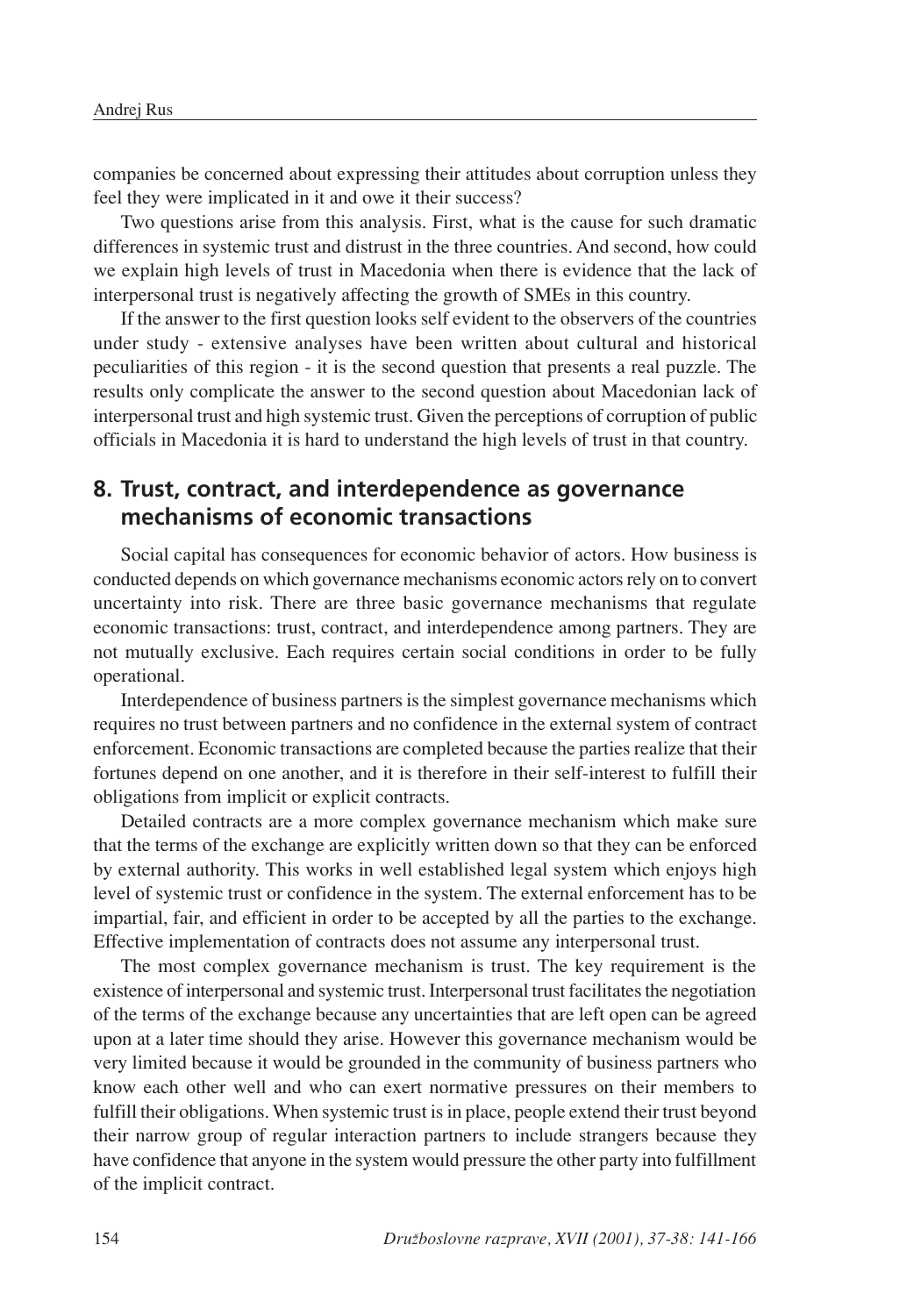Given that the choice of governance mechanism depends largely on social capital of the country, to determine to what extent are trust, interdependence and contract used in each of the three countries reveals a lot about the structure and type of social capital in a given country. Table 8 presents the three indicators used for this purpose. We found strong differences among the three countries in this respect.

The strongest emphasis on interpersonal trust was present in Slovenia where 66% of entrepreneurs considered trust to be the most important for conducting business. In contrast, only 41% Bosnian entrepreneurs considered trust as most important. They were the most skeptical about trust as 33% considered trust as not important at all for conducting business. More importantly, Slovenian entrepreneurs attributed only minor role to contracts and even lesser role to interdependence. This suggests that they feel that social and business environments are sufficiently developed so that they can try to conduct their business based on trust whenever possible. It does not mean, however, that they neglect contracts. Rather it means that they perceive that in a Slovenian business environment additional leverage does not come from detailed contracts but from trust based relationships.

|                                  |                | Slovenia | <b>BIH</b> | <b>Macedonia</b> |
|----------------------------------|----------------|----------|------------|------------------|
|                                  |                | $\%$     | %          | %                |
| Partners should trust each other | most important | 66.3     | 41.4       | 47.1             |
|                                  | important      | 21.4     | 25.4       | 36.4             |
|                                  | less important | 12.3     | 33.2       | 16.4             |
| Interdependence between partners | most important | 15.1     | 33.6       | 16.2             |
|                                  | important      | 49.5     | 41.4       | 37.9             |
|                                  | less important | 35.5     | 25.0       | 45.8             |
| Detailed contract                | most important | 20.2     | 52.5       | 47.0             |
|                                  | important      | 28.2     | 23.4       | 21.7             |
|                                  | less important | 51.6     | 24.1       | 31.3             |

**Table 8: Trust, interdependence, and contract as best way of doing business**

*Note: reported differences are significant at .000 level (Chi-square)*

Macedonian entrepreneurs view detailed contracts and trust as most important bases of doing business while they view interdependence with most disdain. These are the same entrepreneurs who do not trust their business partners and who see opportunism (no long term partnerships) as the key to success in business. It seems that they are aware of the benefits of basing their business relationships in trust but they probably feel that they need to protect themselves against malfeasance of others by means of detailed contracts. Given the high levels of systemic trust and lower levels of interpersonal trust in Macedonia, they are making most of the situation. It seems that they are confident that their judiciary is impartial, fair, and efficient so much so that writing detailed contracts makes a difference. Once contracts are secured, they are open to explore the advantages offered by doing based on trust.

Bosnian entrepreneurs have the most complex choice of governance mechanisms. It is not really a choice because they seem to favor all three mechanisms in large doses.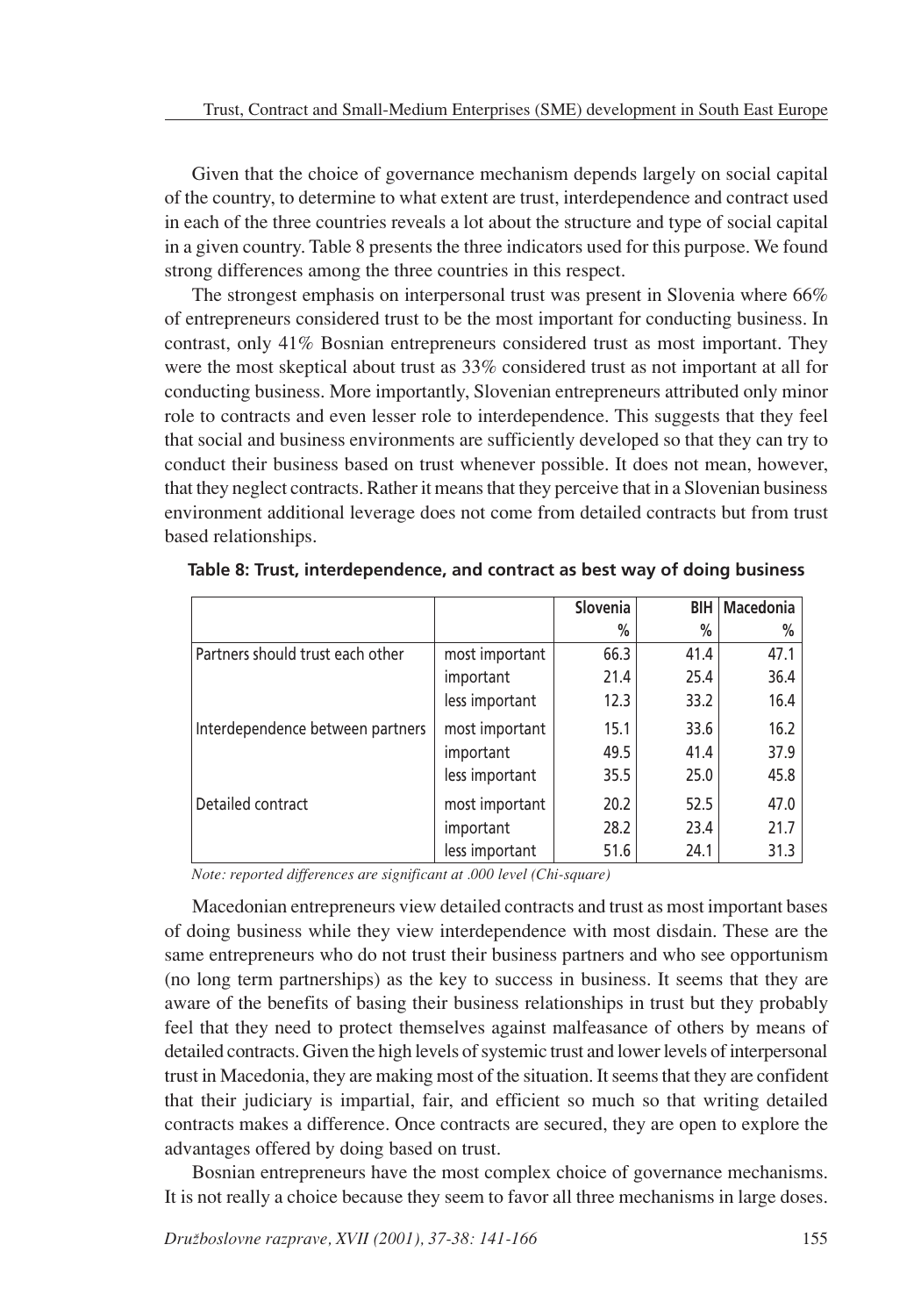They are in favor of trust as the governance mechanisms for doing business but they like to see trust based deals written in detailed contracts. They feel even more confident when contracts are embedded in interest-based interdependence. What stands out is the fact that unlike Macedonian entrepreneurs who strongly reject interest based interdependence, the Bosnian entrepreneurs are the ones who most eagerly embrace it. It means that Bosnian entrepreneurs feel that business is sound when parties to a deal realize that their fortunes depend on one another, and it is therefore in their self-interest to fulfill their obligations from implicit or explicit contracts.

The result fits well with the above description of Bosnia as a country that lacks both interpersonal and systemic trust, and fleshes out the key implication of low levels of social capital for economic development. In a society where trust in institutions is scarce, one can not rely on contracts because institutions are powerless, corrupt, or at best, unreliable. Neither can one trust business partners because trust just is not enough widespread to offer the basis for doing business. In such an environment the best bet for entrepreneurs is to rely on demonstrated mutual interest. Business transactions are best conducted when in addition to trust and contracts, both parties demonstrate that they have interest in fulfillment of contracts. A demonstrated interdependence becomes the key insurance mechanism against opportunism. This type of regulation of economic transactions has no intrinsic weakness, but it poses a very high burden of proof on every participant in economic transactions, which further reduces the scope of available business partners and causes transactions to be less frequent. Both, narrow scope and low frequency of transactions have adverse effect on economic development in general and SME development in particular.

The ways economic transactions are regulated have serious consequences for economic growth. The following two tables demonstrate that the use of trust as a regulator of economic transaction between business partners is systematically linked with growth: growing companies rely heavily on trust in their dealings with business partners. In contrast, detailed contracts are heavily used by shrinking firms that are actually loosing business or are unable to expand it. The interesting point is that the same relationship can be found in all three countries: the growing firms rely on trust, the failing ones resort to detailed contracts.

|                |               | <b>Shrinking</b> | <b>Stagnant</b> | Growing | Average |
|----------------|---------------|------------------|-----------------|---------|---------|
|                |               | %                | %               |         |         |
| most important | column %      | 41.3             | 49.7            | 53.5    | 49.6    |
|                | a.s.residuals | $-2.6$           | .0              | 2.2     |         |
| Important      | column        | 25.0             | 33.8            | 28.9    | 29.0    |
|                | a.s.residuals | $-1.4$           | 1.5             | .0      |         |
| less important | column        | 33.7             | 16.6            | 17.6    | 21.4    |
|                | a.s.residuals | 4.7              | $-1.7$          | $-2.7$  |         |

**Table 9: Trust among partners and growth**

*Note: when adjusted standardized residuals exceed the value of +(-) 1.9 the cell frequency is significantly bigger (or smaller) from expected frequency indicating significant result.*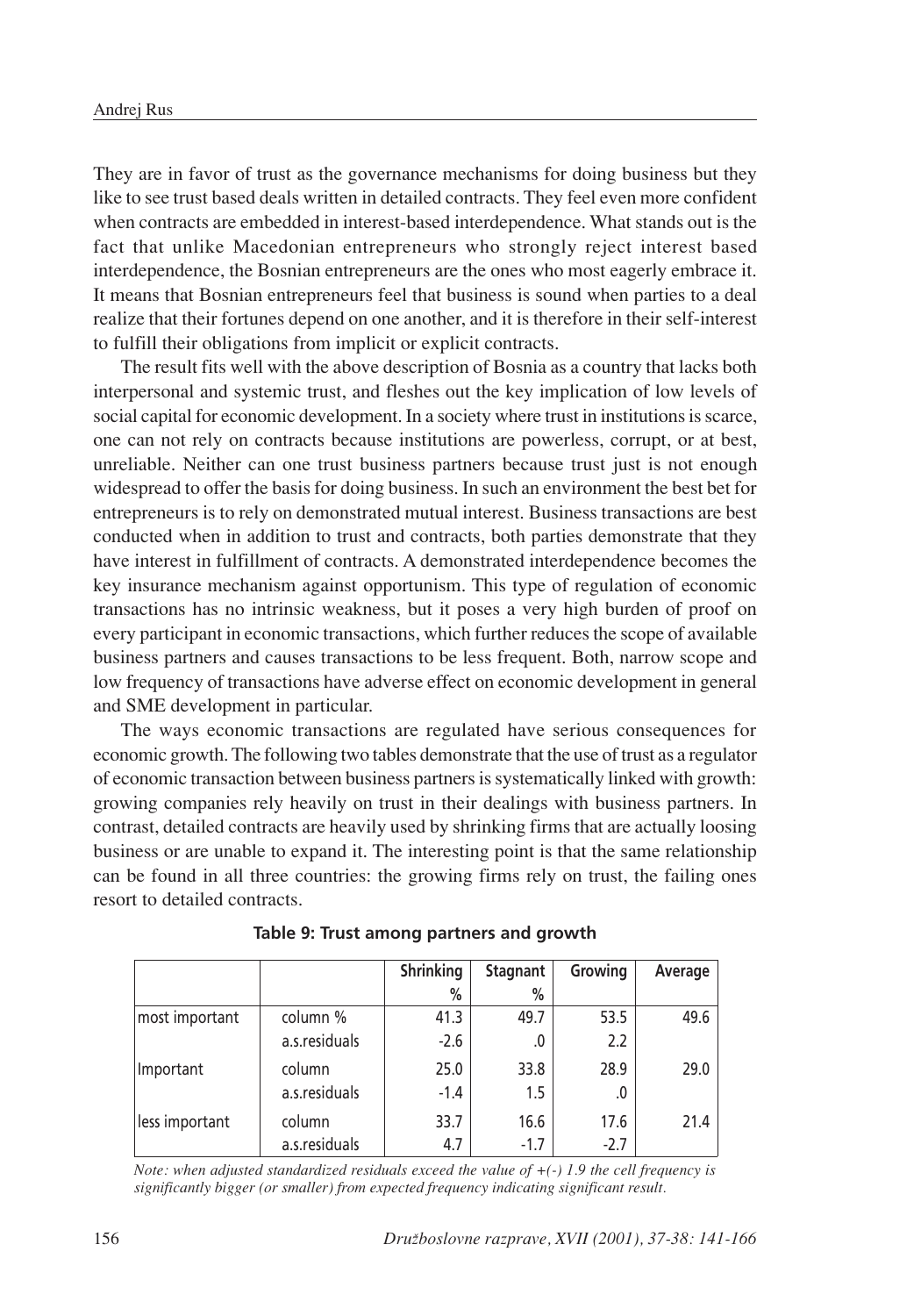Causal order could be disputed: do companies grow because they trust their partners or do they trust their partners because they can afford to do so as growing companies with enough slack. One piece of evidence, which suggests that trust breeds growth is when we control for company size. Larger companies have more slack so they could trust more than micro companies. However, company size has no effect, which leaves us to conclude that the causal order is from trust to growth.

|                |               | <b>Shrinking</b> | <b>Stagnant</b> | Growing | Average |
|----------------|---------------|------------------|-----------------|---------|---------|
| most important | column %      | 52.7             | 40.3            | 37.7    | 42.1    |
|                | a.s.residuals | 3.4              | $-5$            | $-2.5$  |         |
| Important      | column %      | 22.8             | 19.5            | 25.8    | 23.7    |
|                | a.s.residuals | $-3$             | $-1.4$          | 1.4     |         |
| less important | column %      | 24.5             | 40.3            | 36.4    | 34.2    |
|                | a.s.residuals | $-3.2$           | 1.8             | 1.3     |         |

**Table 10: Detailed contracts and growth**

*Note: when adjusted standardized residuals exceed the value of +-1.9 the cell frequency is significantly bigger (or smaller) from expected frequency indication significant result.*

The fact that the relationship between type of governance and growth holds across cultures and countries is particularly important for policy makers because it suggests a lever by which SME policies could more effectively promote SME development. It suggests a two-pronged approach to SME development. One prong of SME policies should continue to build institutional infrastructure in these countries. However, the emphasis should move from the provision of support services for SMEs, to the measures that build confidence in the SME markets. Such measures include development of standards and practices that assure that the courts, state administration and governmental agencies become more impartial, fair, and effective. The other prong should aim to educate entrepreneurs on how to combine contracts with trust based negotiation in order to gradually move them away from detailed contract to more flexible forms of cooperation. Support to SMEs could consist of legal support in writing enforceable contracts that would protect the parties but would also provide room for flexibility and informal renegotiations. A tangible measure of success of such policies would be a gradual move toward flexible and open ended contracting that relies on trust and promotes cooperation and SME development.

### **9. Informal ties and trust**

One of the consequences of high level of trust in the economic system is the increasing importance of informal ties. Importance of informal ties is a sign of settled business environment. Entrepreneurs attach high importance to informal ties when they can easily develop trustful relationships with their business partners. In a society where there is little trust among people in general the informal business ties are much harder to form. General distrust to strangers leaves you with a very narrow choice of informal contacts, mostly kinship and friendship ties.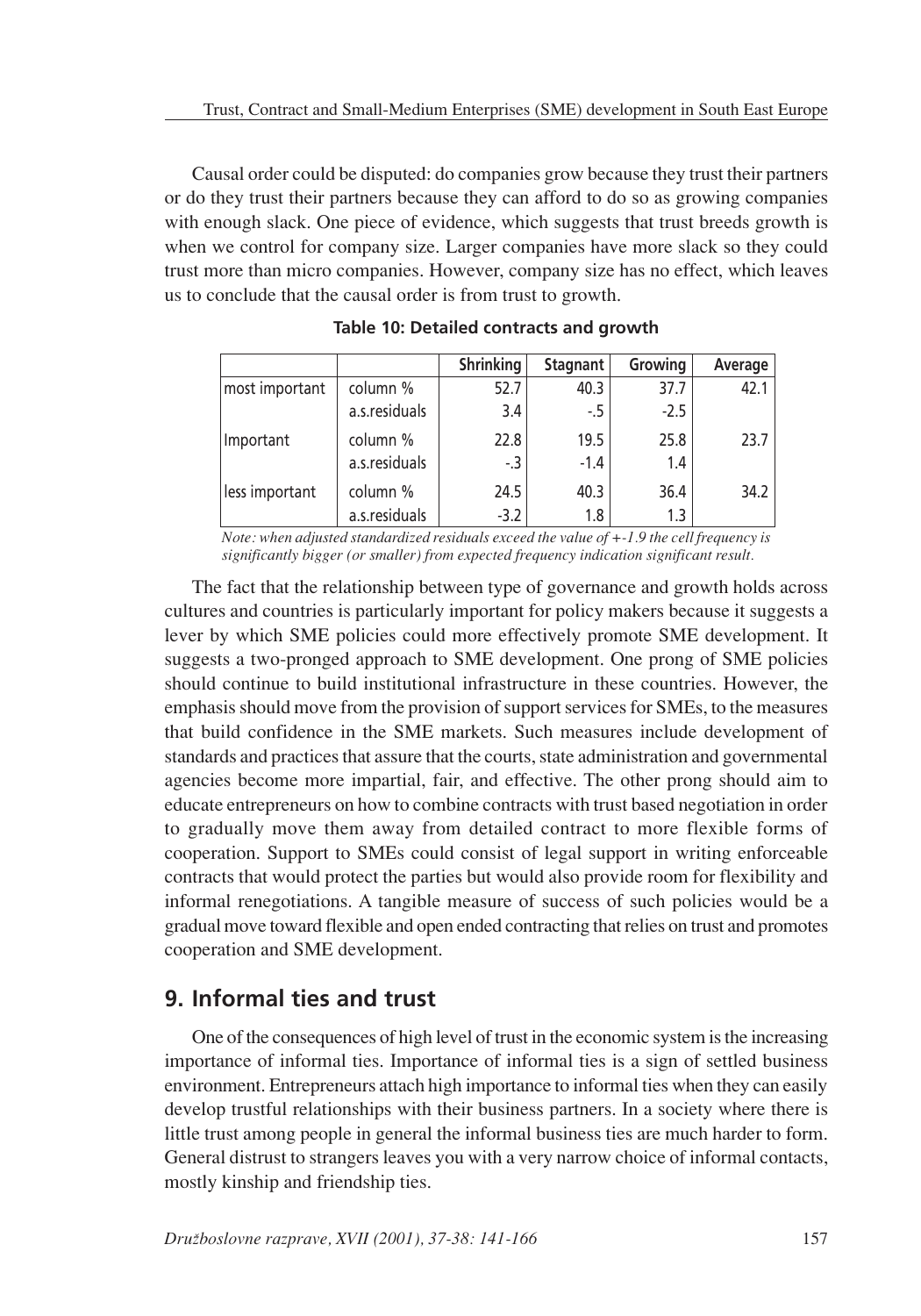We looked at the role of informal ties in three situations: hiring a person, getting business, and the overall evaluation of the importance of informal ties. In all three cases the use of informal ties is legitimate and is well within the boundaries of proper business behavior. The results in table 11 suggest that it is Slovenian entrepreneurs who rely most on informal ties. Slovenian entrepreneurs are more likely than others to hire a person based on recommendation, they are more likely to give or receive business based on referral, and they are more likely than others to value informal ties as important. The strongest reluctance to use informal ties is among Macedonian entrepreneurs who overwhelmingly regard informal ties as not important.

|                                |                | Slovenia | BIH I | <b>Macedonia</b> |
|--------------------------------|----------------|----------|-------|------------------|
|                                |                | %        | $\%$  | %                |
| Hired based on recommendations | Mostly         | 38.0     | 24.5  | 26.1             |
|                                | Rarely         | 62.0     | 75.5  | 73.9             |
|                                | Did not employ | 5.0      | 9.3   | 25.3             |
| Give or receive business based |                |          |       |                  |
| on recommendations             | Mostly         | 46.8     | 36.5  | 21.4             |
|                                | Rarely         | 53.2     | 63.5  | 78.6             |
| Importance of informal ties    |                |          |       |                  |
| for doing business             | Important      | 59.2     | 40.3  | 27.3             |
|                                | Medium         | 23.9     | 34.6  | 31.1             |
|                                | Not important  | 16.9     | 25.1  | 41.5             |

#### **Table 11: Reliance on informal ties by country**

High importance of informal ties in Slovenia in comparison with the other two countries is a result that needs to be considered together with the prior findings on trust and social capital. In comparison with the other two countries, Slovenia was characterized by the highest level of systemic trust and the highest level of interpersonal trustful relations with business partners. It is therefore consistent with prior results that informal ties are considered as important vehicle for hiring, business acquisition and general functioning of the SME sector in Slovenia. It is significant that informal ties are highly valued by all entrepreneurs in Slovenia regardless of firm performance or any other attribute of the entrepreneur or their companies.

A surprise came from the comparison of Bosnian and Macedonian entrepreneurs. Given that Bosnia lack both systemic and interpersonal trust, one would expect that Bosnian entrepreneurs would be the most suspicious about the use and value of informal ties. It turns out that they consider informal ties more valuable than their Macedonian peers who, according to the data, enjoy much higher systemic trust. This finding remains unexplained.

Although it is sometimes suggested in anthropological literature that extensive use of informal ties belong to a transitional society where the traditional bonds of community have disintegrated while the modern bonds of trust in the state and its institutions have not yet emerged. In this vacuum people need to use informal ties to take care of their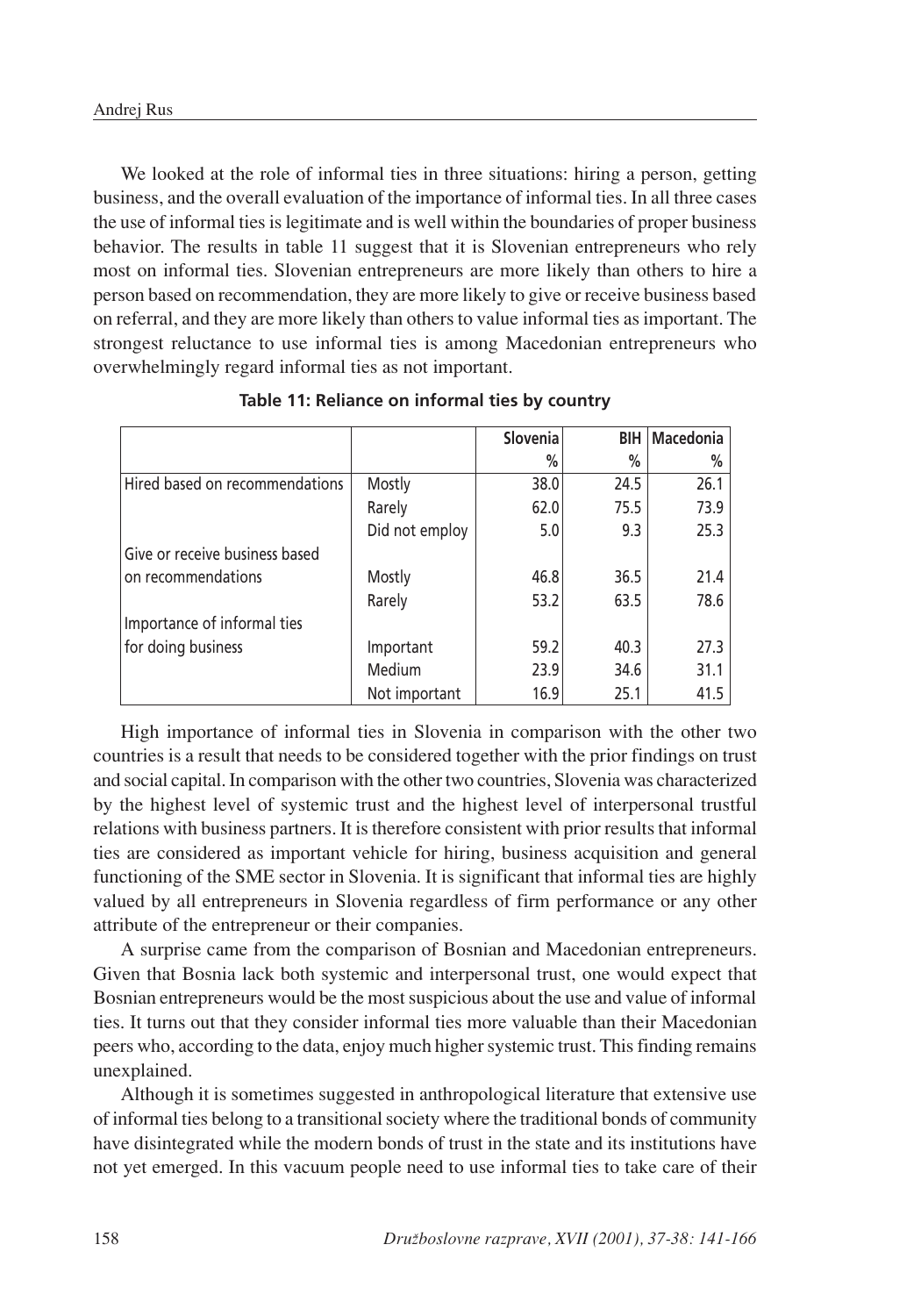business. However, what consistently emerges from this analysis is the fact that reliance on informal ties requires high levels of trust in the first place. Importance of informal ties means that any business transaction can be conducted in an informal setting, which can be done only if there is generalized trust in a society that people we do not know personally can be expected that they will not try to cheat. If one can trust only select few, one does not give or get work through referrals very often nor does one attach much importance to informal ties in general.

Trust and informality go together hand in hand. The implication of this finding is that trust, informal ties and growth are related concepts that are highly relevant for SME development. Growth is facilitated by trust because it allows informal relations to mix freely with business ties. Informal relations open more opportunities than strictly formal business ties because they broaden the number of people one can draw on for information, advice or even support. Informal ties do not only lower transaction costs directly, but also indirectly by defeating small numbers bargaining and other factors that may lead to market failure and poor allocation of resources. The lack of reliance on informal ties may therefore be considered one of the more important barriers to SME development.

#### **10. Institutions and SME development**

It has been broadly argued that the third Italy phenomenon was in large part a result of a dense network of local institutions ranging from provincial government to city councils, from unions to local chambers of commerce. This mesh of supporting institutions, it is argued, created ample opportunities of contact and coordination of local economic agents, who created trust and encouraged the emergence of cooperative relationships.

Slovenia has developed an extensive SME support network which extends from the government to the local level. This was done on the assumption that thick network of supportive institutions increases social capital of the entire SME sector. In addition to much needed advice, such institutional network should serve as a clearing house for ideas, opportunities and contacts. Local offices were expected to be in daily contacts with entrepreneurs and should work as information and idea brokers introducing entrepreneurs with complementary ideas to one another. Their mission was to help SME development by directly promoting and stirring up cooperation directly in the field.

So far, no one has evaluated the effectiveness of this institutional network because it is hard to measure success of brokerage activities when the fees are not charged. However, based on our data on interpersonal ties, it is possible to establish to what extent are SME institutions integrated into the daily lives of entrepreneurs. We can do this due to the special sociometric module in our questionnaire. We asked respondents to name people with whom they communicate in various situations regarding their firm. We asked them with whom they discussed confidential business matters, who is the source of useful information, who gives them tips on business opportunities, and who might help them out of crisis. The questions were so broad that people from local SME network should be frequently mentioned. The results prove that this is not the case.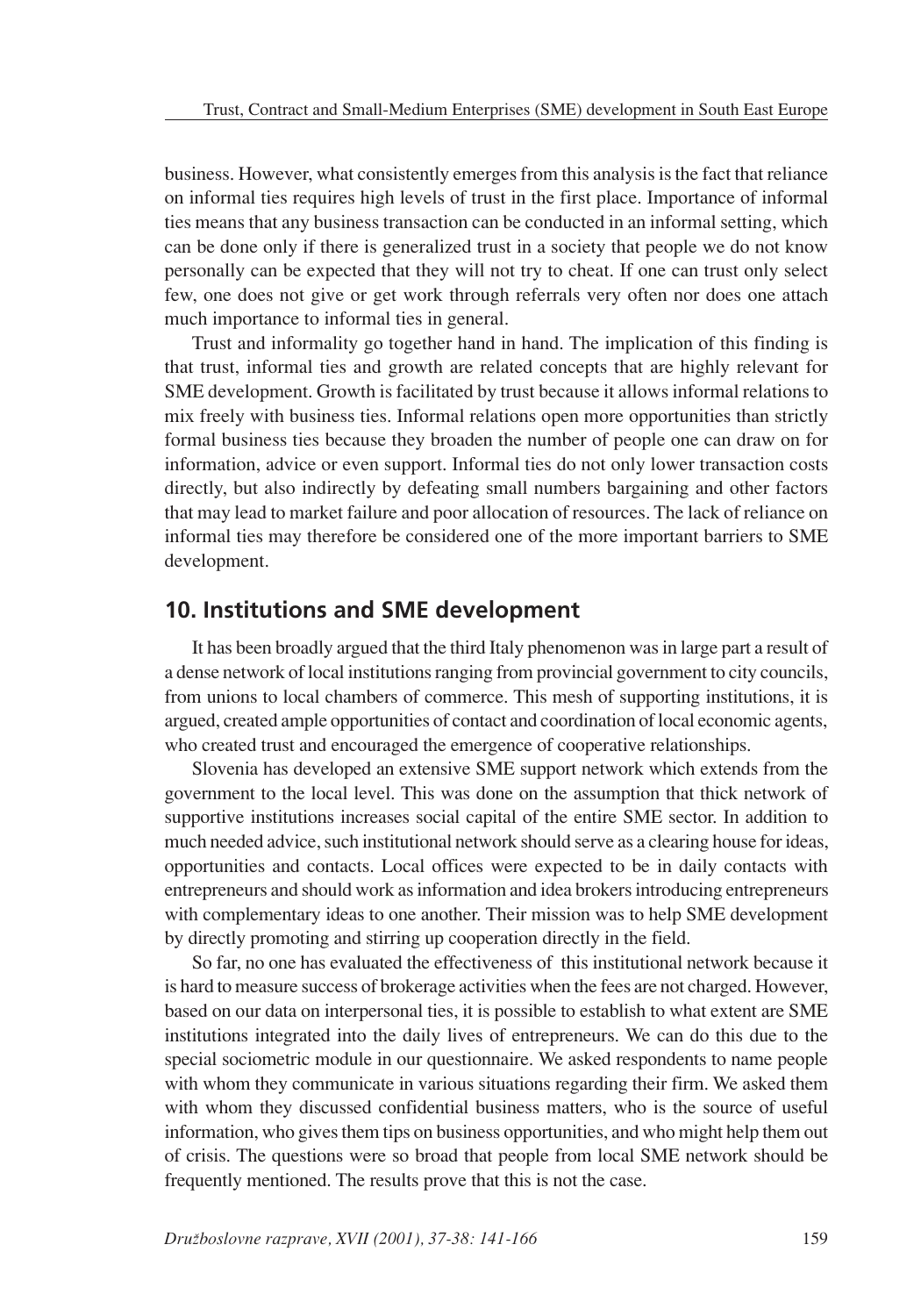Table 12 suggests that local SME institutions are isolated from entrepreneurs. Slovenian entrepreneurs cited no one from the local centers of entrepreneurship and only 2 people from the regional centers of entrepreneurship out of total 964. Similarly, Bosnian entrepreneurs together cited 1907 people out of which only 11 belonged to the local SME instituions. The same was found in Macedonia where only 6 out of 1479 people were officials with local SME institutions. For comparison, entrepreneurs had many more contacts among national politicians than with local officials in local centers of entrepreneurship.

|                                           | Slovenia       | <b>BIH</b> | Macedonia | <b>Total</b> |
|-------------------------------------------|----------------|------------|-----------|--------------|
| Family                                    | 178            | 362        | 134       | 674          |
| $\%$                                      | 18.5           | 19.0       | 9.1       | 15.5         |
| Owner of other firm                       | 240            | 339        | 402       | 981          |
| $\%$                                      | 24.9           | 17.8       | 27.2      | 22.6         |
| <b>Business partner</b>                   | 283            | 541        | 408       | 1232         |
| $\%$                                      | 29.4           | 28.4       | 27.6      | 28.3         |
| Employee                                  | 190            | 405        | 314       | 909          |
| $\frac{0}{0}$                             | 19.7           | 21.2       | 21.2      | 20.9         |
| National politician                       | 15             | 75         | 63        | 153          |
| $\frac{0}{0}$                             | 1.5            | 3.9        | 4.3       | 3.5          |
| Ministry for economy                      | $\mathbf{0}$   | 11         | 22        | 33           |
| $\%$                                      |                | 0.6        | 1.5       | 0.8          |
| Ministry for SMEs                         | 0              | 4          | 14        | 18           |
| $\frac{0}{0}$                             |                | 0.2        | 0.9       | 0.4          |
| Chamber of commerce national or local     | 7              | 9          | 24        | 40           |
| $\frac{0}{0}$                             | 0.9            | 0.5        | 1.6       | 0.9          |
| Local centers for entrepreneurship (PCMG) | $\mathbf{0}$   | 11         | 6         | 17           |
| $\%$                                      |                | 0.6        | 0.4       | 0.4          |
| Regional centers for entrepreneurhsip     | $\overline{2}$ | 7          | 8         | 17           |
| $\frac{0}{0}$                             | 0.2            | 0.4        | 0.5       | 0.4          |
| Local government                          | 18             | 53         | 28        | 99           |
| $\frac{0}{0}$                             | 1.9            | 2.8        | 1.9       | 2.3          |
| <b>Financial institutions</b>             | 13             | 46         | 32        | 91           |
| $\%$                                      | 1.3            | 2.4        | 2.2       | 2.1          |
| Institute or university                   | 18             | 44         | 24        | 86           |
| $\frac{0}{0}$                             | 1.9            | 2.3        | 1.6       | 2.0          |
| <b>Total contacts</b>                     | 964            | 1907       | 1479      | 4582         |

**Table 12: Cited contacts by their environment of origin**

 *Note: Numbers in the table are contacts respondents cited in the sociometric questionnaire.*

These results suggest that while all three countries created institutional networks for SME support and development, they all share a similar experience, namely, that those networks are dead. It does not matter if there is a high density of institutions if entrepreneurs do not seem to know those officials much less use them as central information brokers in their environment. Brokers work through personal relationships.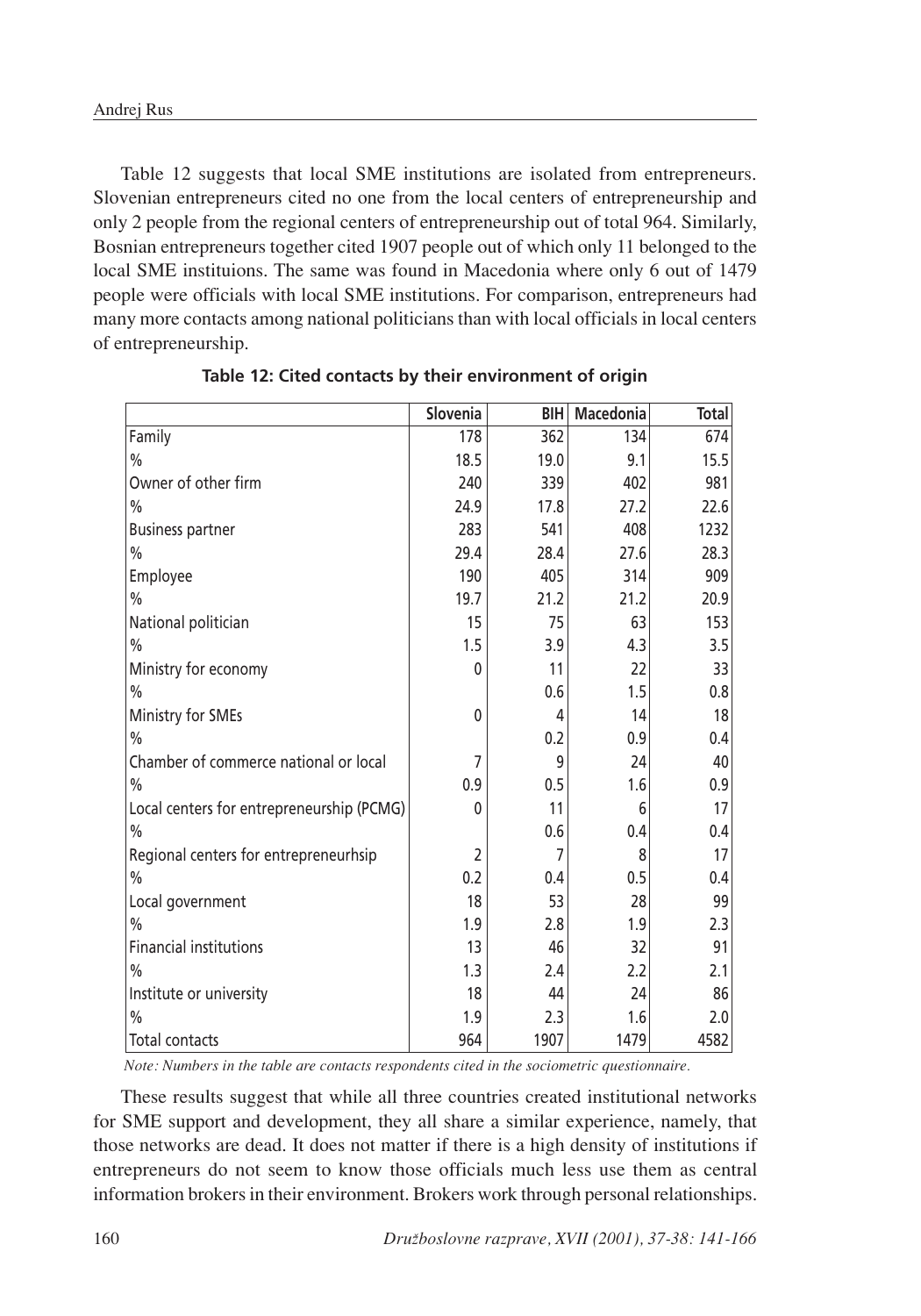They need to know entrepreneurs on a personal basis if they should be trusted with confidential information about their plans for business development and insert themselves as agents who bring people together to form cooperative ventures. Without personal contacts they can not emerge as central figures in their area which, sadly, seems to be the case in all three countries.

A lesson to be drawn from these results is that policy makers in all three countries and their donors should make a better effort at monitoring the actual functioning of their institutions. Too often institutions in transition countries are erected at the explicit insistence of European Union, which draws up templates and than pays for their implementation. As evidence suggests, this practice does not guarantee success. National networks for SME development in Slovenia, Bosnia and Macedonia obviously lack any clear sense of mission and direction and seems to be adding cost not value.

To help transition countries avoid the pitfalls of hollow institutions, they need to create measurable objectives that would tell donors and, more importantly, policy makers whether or not their institutional efforts actually work. We suggest that in case of institutional networks for SME development, donors should evaluate the institution building programs by looking at how well its personnel is integrated with (i.e. recognized by) their target audience. While policies can not force entrepreneurs to cooperate among themselves, they can force local officials to leave their desks and hit the field like salespeople sharing ideas, disseminating opportunities and promoting collective action in their areas. Once they start doing this, they will get noticed by entrepreneurs and the institutional network will start paying off.

The dedicated network of SME promoting institutions is only one fragment of a broad institutional structure that is engaged in SME development. In fact, in Slovenia the network was a brainchild of the ministry for SMEs and was meant to be a conduit of its various policies and promotional campaigns. While entrepreneurs seem to completely ignore local centers for entrepreneurship, they are by no means ignoring other relevant institutions to which they have high expectations for help and assistance. The state, its institutions and policies matter and entrepreneurs are keenly aware of it.

While a dense supportive institutional environment can create social capital, trust and cooperation a dense but non-supportive environment does create suffocating bureaucracy. A lack of support from various institutions can be a significant barrier to SME development. Table 13 presents institutional barriers as perceived by entrepreneurs. One of the most important barriers to growth of SMEs in all three countries is the lack of support from the state. In spite of the fact that the states are doing much to accelerate growth in SME sector, the entrepreneurs do not feel that amounts to much. The majority still believe that the lack of support from the state is the major institutional barrier. The complaints are less frequent in Slovenia where relative prosperity helped companies thrive regardless of the state. The result is telling and suggests two conclusions. First, the former socialist economies are still hung up on the state and breed huge expectations regarding its role in the economy. Entrepreneurs do not want the state to play a regulatory role but rather an interventionists one. They want direct help in money, cheap infrastructure, lower taxes and many exceptions in tax treatment and trade rules. They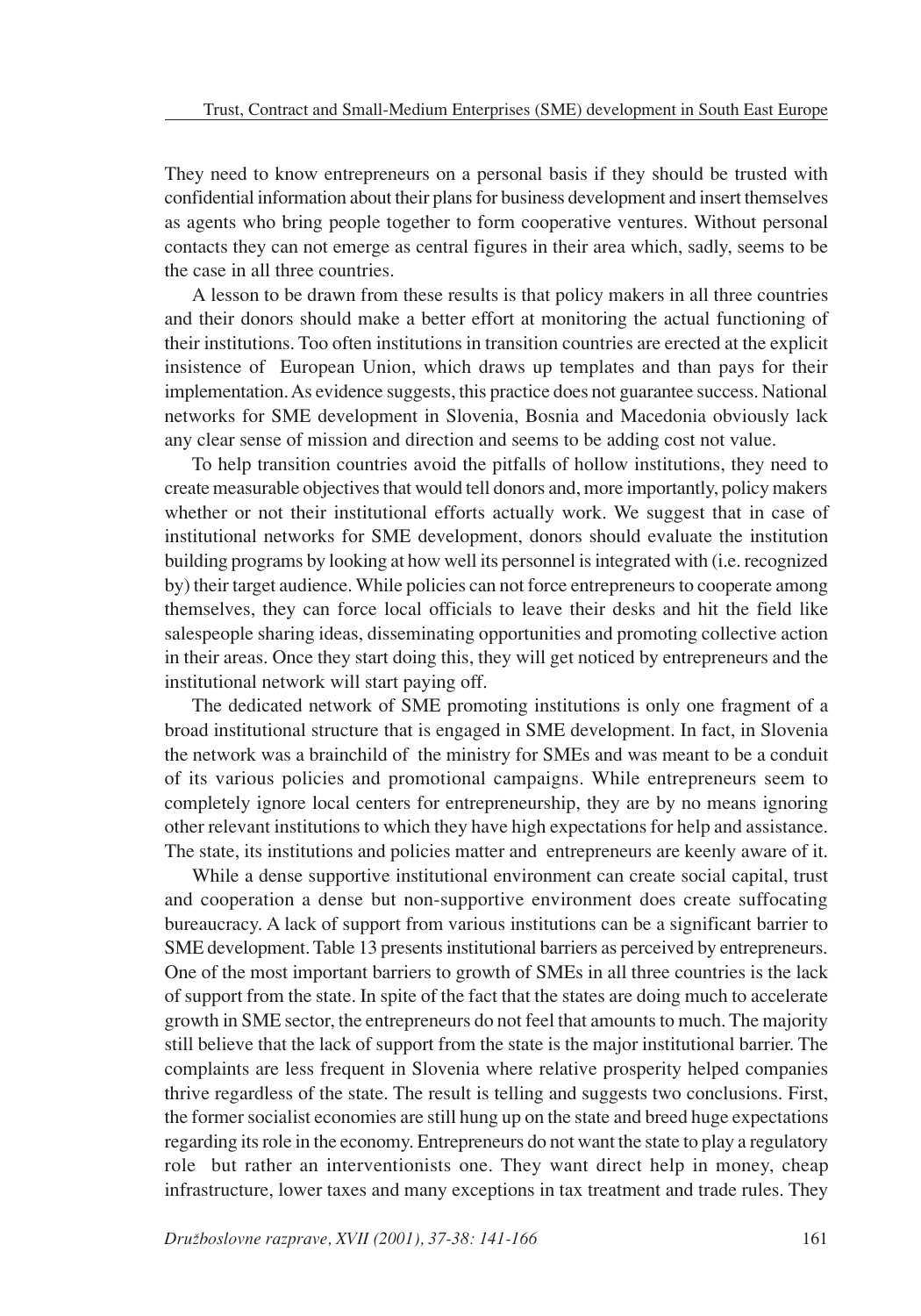equate the regulatory state with bureaucracy over which there are serious complaints. This leads to the second conclusion, namely, that this equation of regulation and bureaucracy may be well deserved. Transition states have proved very efficient in installing new institutional rules and structures but showed much less skill in making them work. Regulatory function which is aimed at creating a level field for competition is thus quickly transformed into red tape.

In Bosnia, however, the key barrier is not the state but the lack of trust in the economy. Similar problem is noted by Macedonian entrepreneurs. These results underscore findings from previous sections, which show Bosnia and Macedonia as suffering from the lack of social capital. But Bosnia is a leader of gloom in our sample. In all but one occasion, Bosnia emerges as the state with the most dissatisfied entrepreneurs who are unhappy with the level of support they receive from all public and private institutions except from their family.

|                                           | Slovenia | <b>BIH</b> | <b>Macedonia</b> |
|-------------------------------------------|----------|------------|------------------|
|                                           | %        | %          | %                |
| lack of support from state                | 47.1     | 59.9       | 66.1             |
| lack of support from local government     | 35.8     | 59.6       | 38.9             |
| lack of support from chamber of commerce  | 35.5     | 48.6       | 44.6             |
| lack of support from business association | 30.5     | 46.1       | 35.5             |
| lack of trust in the economy              | 30.2     | 63.5       | 53.3             |
| lack of links with foreign partners       | 23.3     | 40.6       | 37.7             |
| lack of consultancy services              | 24.0     | 28.1       | 26.3             |
| lack of support from friends and family   | 10.8     | 17.9       | 18.6             |

**Table 13: Institutional barriers to SME development**

*Note: social barriers were measured on a 5 point scale from not important to very important. Here they are grouped into two categories: not important includes the categories 'not important', 'little important' and 'medium important'. Important includes 'quite important' and 'very important'. The basis for this clasiffication is empirical.*

There is strong association between complaints over the lack of support and poor business performance. In all items, it was entrepreneurs from declining companies that expressed most concern about the lack of support from various institutions. This finding hardly needs explanation. Poorly performing companies are understandably seeking more support than good companies. While growing companies may use support they do not experience the lack of it as a barrier. This, however, suggests that the entire institutional support network is there not to promote growth but rather to prevent failure? If this conclusion is valid, it has very serious implications for SME policies.

The second question is Why Bosnia? One possible and likely answer is learned from the dependency of Bosnia on foreign donors. After destruction during the war, Bosnia was one of the first states in the region to receive generous support packages from donor states and agencies. This created expectations of support: the more support one gets the more one learns to need it to survive. This is expressed by Bosnian entrepreneurs that see existing support as a serious barrier to the development of their business. Presumably, with more support their business would take off.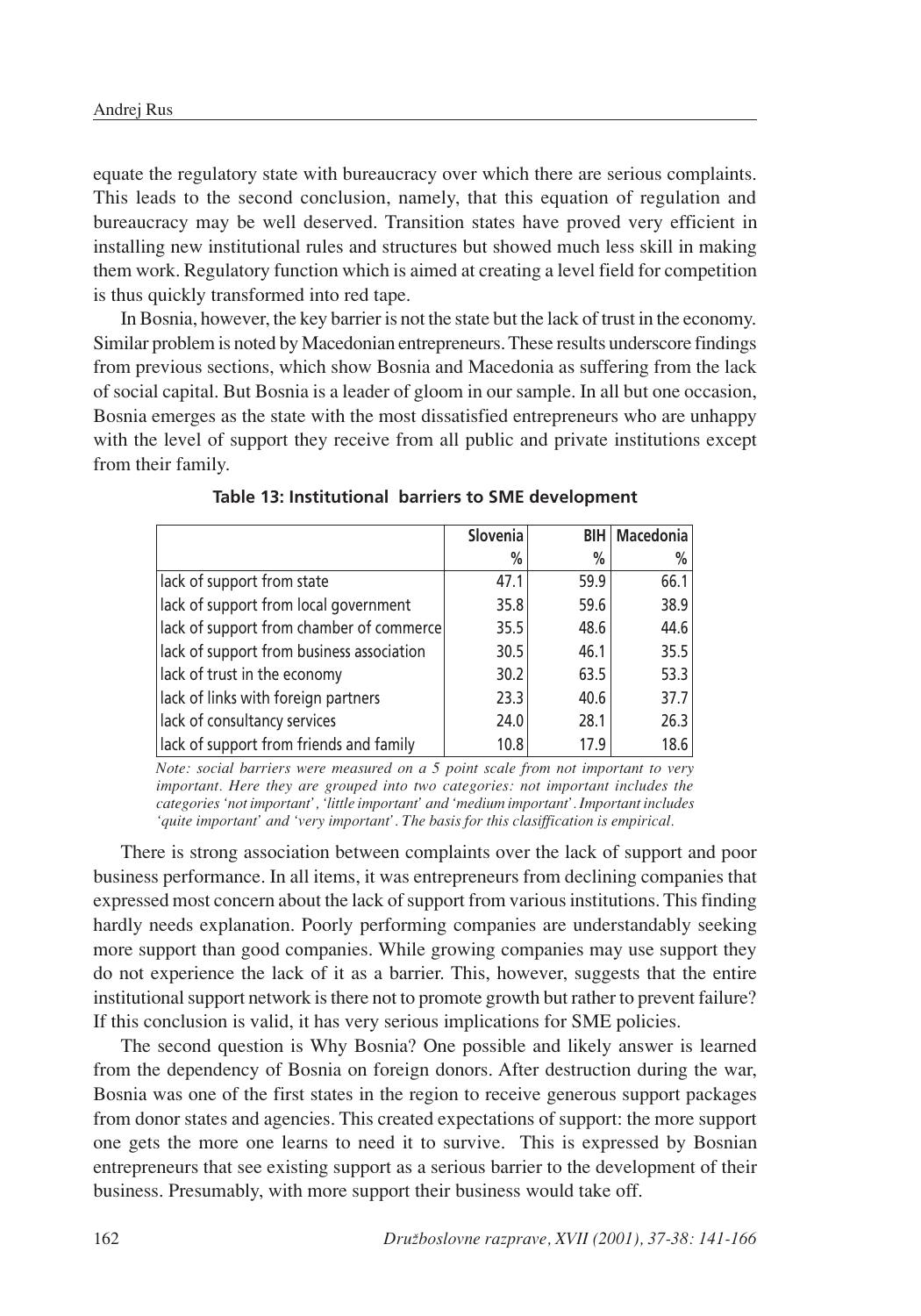What is even more important is the fact that institutional support by itself does not produce trust. In spite of numerous initiatives, foreign presence of experts and funds, strong support from a broad network of mostly foreign institutions, Bosnia suffers from the lack of trust in the economy and society. Given that their state is very weak and rife with ethnic tensions this is not too surprising. What is surprising, is the lack of trust among entrepreneurs that see themselves as being on the same side of ethnic divide. One factor that perhaps prevents the formation of trust in Bosnian society and economy is extensive donor support. We found that support creates expectations of support and dependence on non-market behavior. Competition for support encourages entrepreneurs not to cooperate as every company is trying to benefit from different donor programs. Thus, donors should consider a switch from direct support of SMEs to the creation of cooperative infrastructure for self-help that will both discipline the SMEs and encourage them to cooperate with one another. Such behavior will create trust the lack of which seems to be an important barrier to SME development. In short, *currently there is too much effort being invested in the formation of support institutions. What is needed is an infrastructure for self-help which will push risk and responsibility for company performance back to the SMEs while focusing policy intervention on building of confidence in the economy and society.* A reformed, efficient, lean and uncorrupt state could do much more for economy and SME development than all the policies that intend to support SME development through free money and advice.

#### **11. Conclusion**

Economic growth in transition economies of South East Europe largely depends on SME development. While growth and policy literatures call attention to economic factors, such as the lack of capital, or institutional factors, such as poorly developed institutions for contract enforcement, the key role of social integration, trust and social capital is often neglected. This paper tried to address this issue at length. In doing so we tried to go beyond the argument that society and its social capital are important. We also tried to demonstrate what causal mechanism lies behind social capital and economic growth. Two points arise from the evidence presented above. First, economic growth is affected by the choice of governance mechanisms that are available to the entrepreneurs in a given society. The companies that rely on detailed contracts or interdependence tend to be either in stagnation or in decline. Company growth seems to require trust rather than contract. Companies that based their economic transactions on trust were much more likely to experience growth. This proved to be true in all three countries under investigation. However, the countries differed in the availability of trust. Trust in Slovenia was much more common than in Macedonia and Bosnia. Thus Bosnian entrepreneurs were not only adversely affected by the ravages of war but also by the devastation of mistrust created by it which prevented their companies from fast growth.

Second, trust does not grow out of institutions but seems to depend on the quality of interpersonal relationships among business partners. Closeness breeds trust, and this old adage seems to hold also in the context of SMEs in the South East Europe. This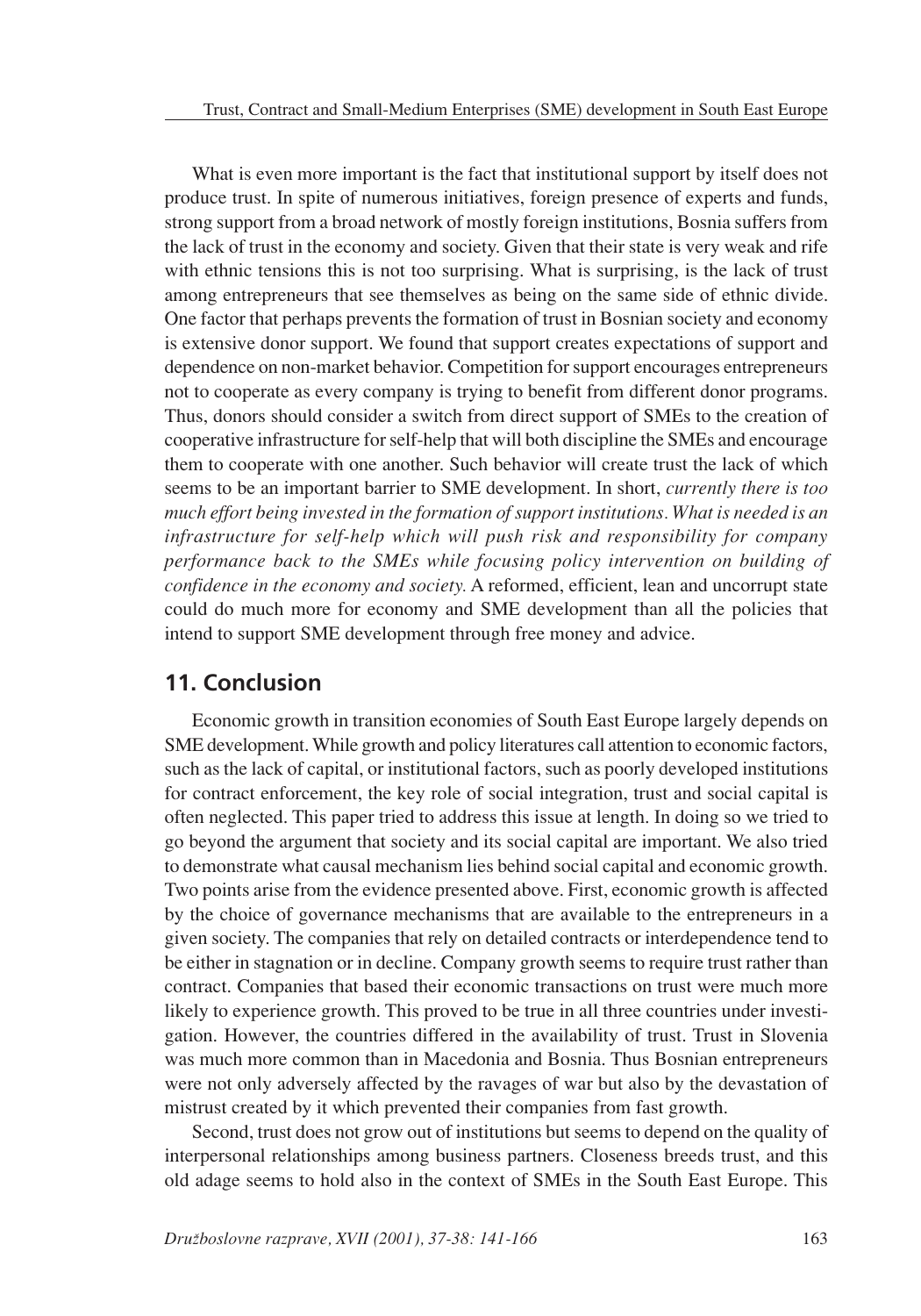finding in particularly important because it provides an insight in the relationship between interpersonal trust, systemic trust and economic growth. In a country, where systemic trust is high, i.e. where people trust not only their own business associates but also state officials and strangers, there can emerge a virtuous circle of growth. In a trustful society people trust a wider pool of people and willingly enter in economic transactions that are partly or mostly based on trust which further leads to faster economic growth. In contrast, consider the vicious circle in a society with low systemic trust. People tend to mistrust strangers, officials and anyone that they do not know very well. This shrinks the pool of available business contacts to a narrow circle of strong ties and thus limits the scope of business opportunities available to them. Vicious circle begins with mistrust, that leads to narrow business opportunity that leads to stagnation or decline which eventually feeds the exiting mistrust.

To conclude, the major innovation of this paper is the argument on *how* social capital affects growth. Social capital has direct influence on the choice of governance mechanism of economic transactions which is in subsequently related to growth. High social capital encourages entrepreneurs to base their economic transactions on trust which leads to faster economic growth of both companies and economies. While scholars from a variety of disciplines tend to agree on the positive relationship between social capital and economic growth, the causal mechanism has not been systematically explored. This resulted in policies that were multidirectional and often lacked a desired effect. In particular, the heavy investment by international community in institution building seems at least partly misdirected. Institutions seem to have limited power in creation of systemic trust and social capital. And whenever they become overemphasized in policy agenda to the extent they assume the importance larger than life they can clearly have adverse effect because they prevent rather than facilitate the formation of closer business relationships among entrepreneurs and their business partners.

#### **References**

Arrow, Kenneth J. (1974): *The Limits of Organization.* New York: Norton.

- Bagnasco, Arnaldo, and Charles F. Sabel (1995): *Small and medium-size enterprises.* New York: Pinter
- Barttlet, W. and V. Bukvič (2001): "Bariers to SME growth in Slovenia". MOCT-MOST 11, 135-154.
- Bartlett, W and Prašnikar J. (1995): "Small firms and economic transformation in Slovenia", *Communist Economies and Economic Transformation* 7(1): 81-101.
- Bartlett W., Prašnikar J. and Valenčić D. (1995): "Employment growth in small firms in Slovenia", Proceedings of the 1<sup>st</sup> International Conference on Enterprise in Transition, Split: Faculty of Economics, pp. 345-364.
- BukviË V., Bartlett W., Rus A., SehiË D., Stojanova V. (2001): "Barriers to SME Development in Bosnia, Macedonia, and Slovenia". Phare-ACE Project P97 8089-R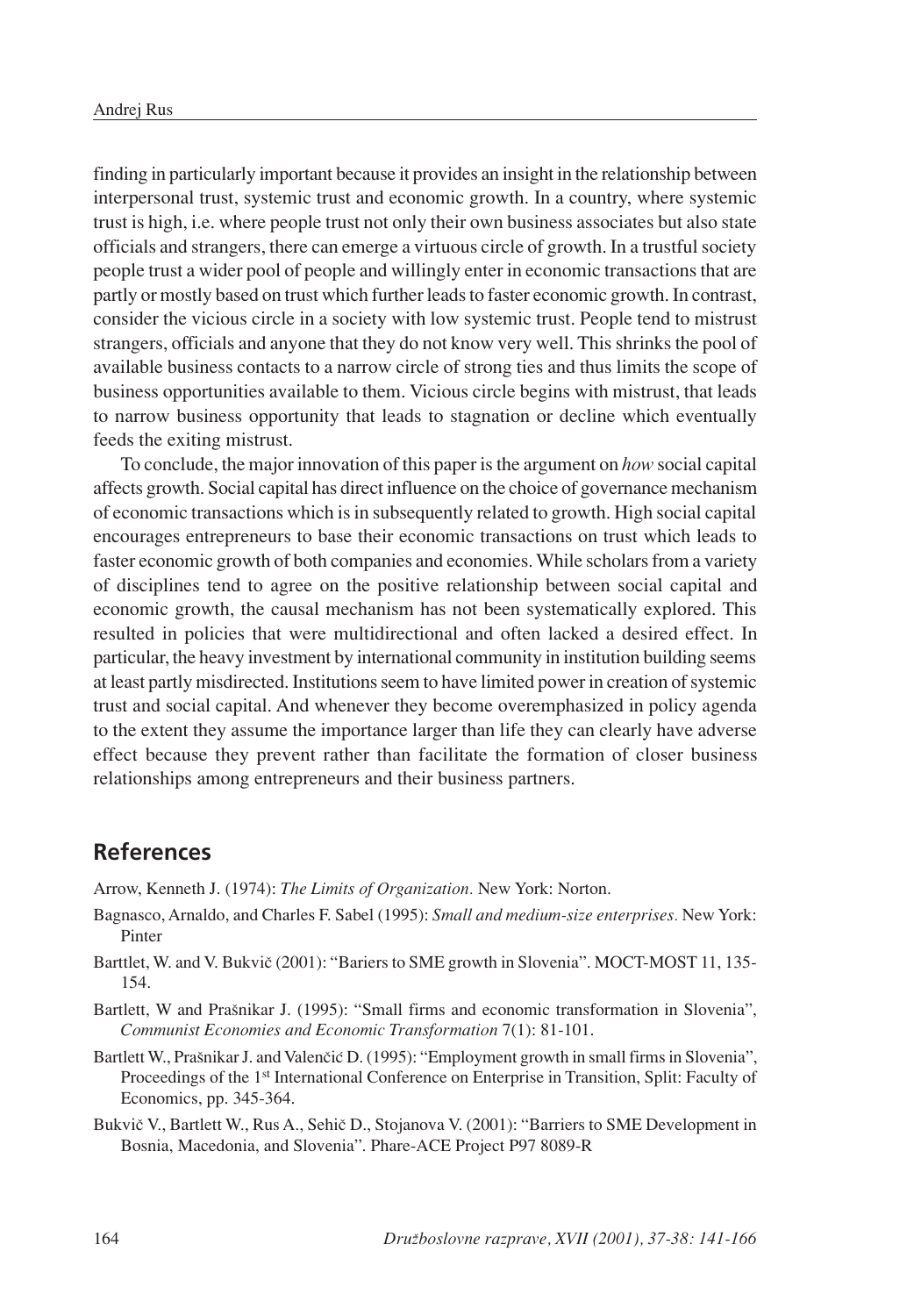- Dasgupta, Partha, and Ismail Serageldin (2000): Social capital : a multifaceted perspective. Washington, D.C.: World Bank.
- Durkheim, Emile 1984 (1893): *The Division of Labour in Society.* London: MacMillan.
- Fukuyama, Francis (1995): *Trust: The Social Virtues and the Creation of Prosperity.* New York: Free Press.
- Fukuyama, Francis (2001): "Social capital, civil society and development". *Third World Quarterly - Journal of Emerging Areas* 22(1): 7-20.
- IgliË, Hajdeja (2002): Trust networks and political mobilisation. In Uslander, Eric and Gabriel Badescu eds. *Social capital and transition to democracy.* Routlege (forthcoming).
- Lazerson, Mark (1993):. Future alternatives of work reflected in the past: Putting-out production in Modena. In Richard Sweedberg (ed.) Explorations in Economic Sociology. New York: Russel Sage.
- Lawrence, Edward H. (1988): Neither Friends nor strangers: Informal networks of subcontracting in French industry. In Diego Gambetta (ed.) *Trust: Making and Breaking of Cooperative Relations.* Cambridge (Mass.): Basil Blackwell.
- Luhmann, Niklas (1988): Familiarity, confidence, trust: Problems and alternatives. In Diego Gambetta (ed.). *Trust: Making and Breaking of Cooperative Relations.* Cambridge (Mass.): Basil Blackwell.
- Putnam, Robert (1993): *Making Democracy Work: Civic Traditions in Modern Italy.* Princeton: Princeton University Press.
- Rothstein B. and D. Stolle (2001): "Social capital and street level bureaucracy: an institutional theory of generalized trust". Paper presented at ESF Conference "Social Capital : Interdisciplinary Perspectives" in Exter, UK, September 15-20,2001.
- Stiglitz, Joseph (1996): 'Some lessons from East Asian miracle'. *The World Bank research observer* 11,2: 151-77. World Bank. 1993. The East Asian Miracle. New York: Oxford University press.
- Sabel, Charles F. (1989): "Flexible specialization and the re-emergence of Regional Economies." in *Reversing Industrial Decline? Industrial Structure and Policy in Britain and her Competitors,* edited by Paul Hirst and Jonatan Zeitlin. Oxford: Berg.
- Sako, Mari (1992): *Prices, Quality and trust: inter-firm relations in Britain and Japan.* Cambridge.
- Warren M. E. (1999): "Introduction", in: M.E. Warren (ed.) Democracy and Trust. Cambridge: Cambridge University Press.
- Williamson, Oliver E. (1985): The Economic Institutions of Capitalism: Firms, Markets, Relational Contracting. New York: Free Press
- Wollcock, Michael (1998): 'Social capital and economic development: Toward a theoretical synthesis and policy framework'. *Theory and Society* 27:151-208.
- World Bank (1993): The East Asian Miracle, New York: Oxford University Press.
- Zak, P. and S. Knack (2001): Trust and growth. *The economic journal* 111, 470:295-321